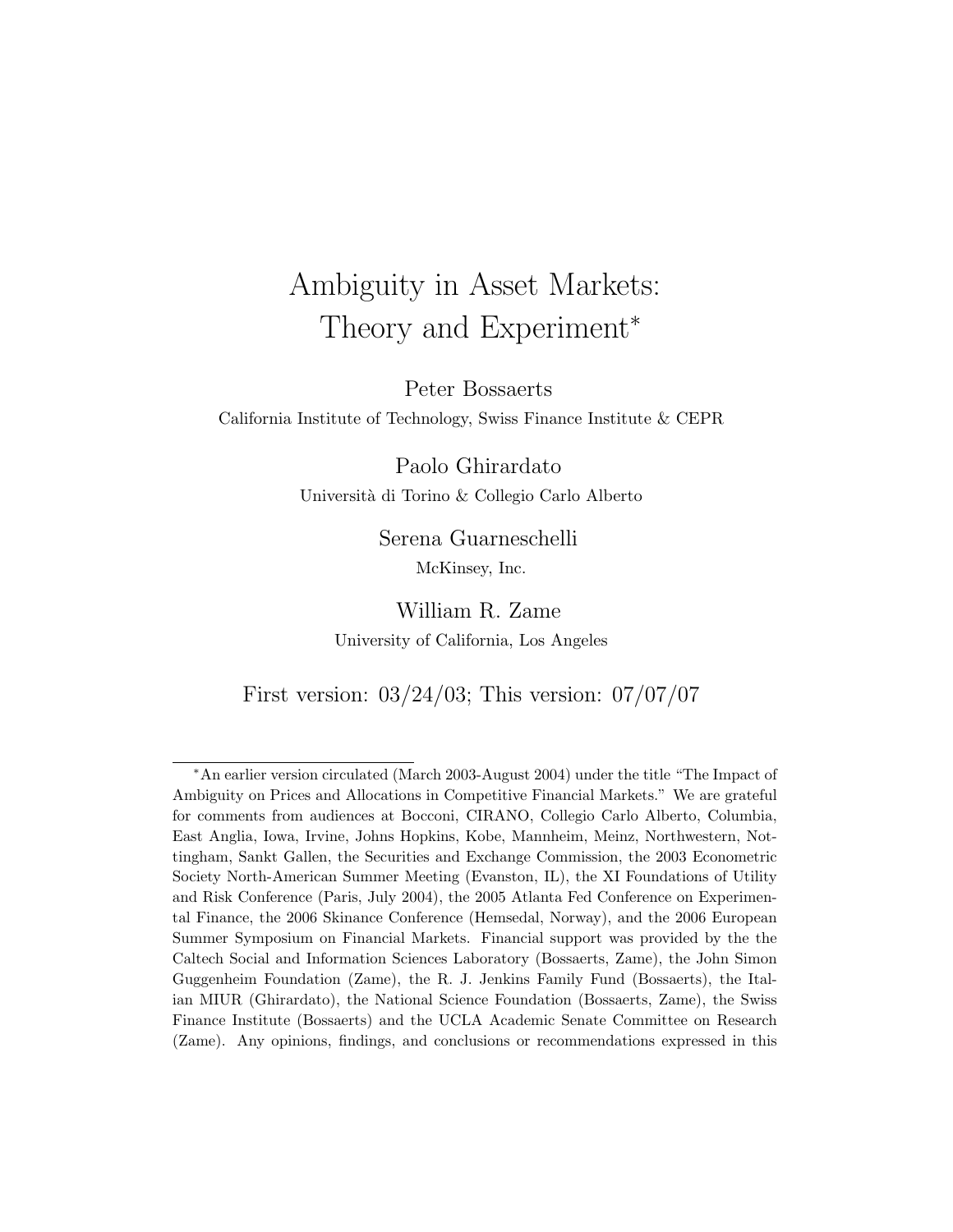#### Abstract

This paper studies the impact of ambiguity and ambiguity aversion on equilibrium asset prices and portfolio holdings in competitive financial markets. It argues that attitudes toward ambiguity are heterogeneous across the population, just as attitudes toward risk are heterogeneous across the population, but that heterogeneity of attitudes toward ambiguity has different implications than heterogeneity of attitudes toward risk. In particular, when some state probabilities are not known, agents who are sufficiently ambiguity averse find open sets of prices for which they refuse to hold an ambiguous portfolio. This suggests a different cross-section of portfolio choices, a wider range of state price/probability ratios and different rankings of state price/probability ratios than would be predicted if state probabilities were known. Experiments confirm all of these suggestions. Our findings contradict the claim that investors who have cognitive biases do not affect prices because they are infra-marginal: ambiguity averse investors have an indirect effect on prices because they change the per-capita amount of risk that is to be shared among the marginal investors. Our experimental data also suggest a positive correlation between risk aversion and ambiguity aversion that might explain the "value effect" in historical data.

material are those of the authors and do not necessarily reflect the views of the National Science Foundation or any other funding agency.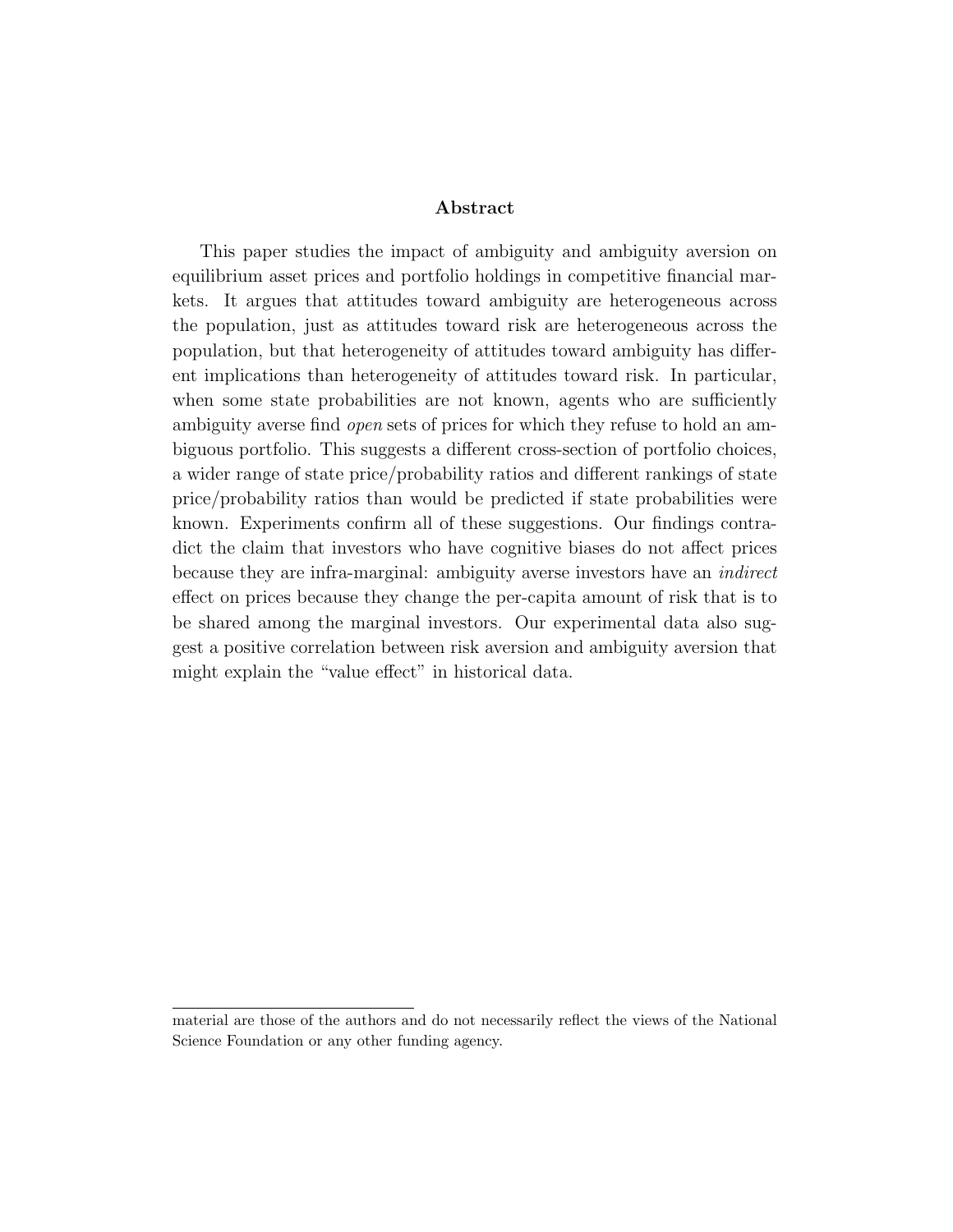### 1 Introduction

The most familiar model of choice under uncertainty follows Savage (1954) in positing that agents maximize expected utility according to subjective priors. However, Knight (1939), Ellsberg (1961) and others argue that agents distinguish between risk (known probabilities) and ambiguity (unknown probabilities), and may display aversion to ambiguity, just as they display aversion to risk.<sup>1</sup> The financial literature, while admitting the possibility that some individuals might be averse to ambiguity, has largely ignored the implications for financial markets.<sup>2</sup>

In this paper, we use theory and experiment to study the effect of attitudes toward ambiguity on portfolio choices and asset prices in competitive financial markets. Our point of departure is the (theoretical) observation that aversion to ambiguity has different implications for choices — and hence, different implications for prices — than aversion to risk. Agents who are merely averse to risk will choose to hold a riskless portfolio (that is, a portfolio that yields identical wealth across all states) only if price ratios are exactly equal to ratios of expected payoffs, which is a knife-edge condition. However, agents who are averse to ambiguity will choose to hold an unambiguous portfolio (that is, a portfolio that yields identical wealth across states whose probabilities are not known) for an open set of prices and probabilities. If aversion to ambiguity is heterogeneous across the population and aggregate wealth differs across ambiguous states (states whose probability is not known), this generates a bi-modal distribution, with the most ambiguity averse agents holding equal wealth in ambiguous states and the other agents holding the net aggregate wealth. As a result, state price/probability ratios (ratios of state prices to probabilities) may be quite different than they would be if all agents maximized expected utility with respect to a common prior, even to the extent that pricing may be inconsistent with the preferences of a repre-

<sup>&</sup>lt;sup>1</sup>Knight used the terms risk and uncertainty; we use risk and ambiguity because they seem less likely to lead to confusion.

<sup>&</sup>lt;sup>2</sup>Exceptions include Epstein & Wang (1994) and Cagetti, Hansen, Sargent & Williams (2002).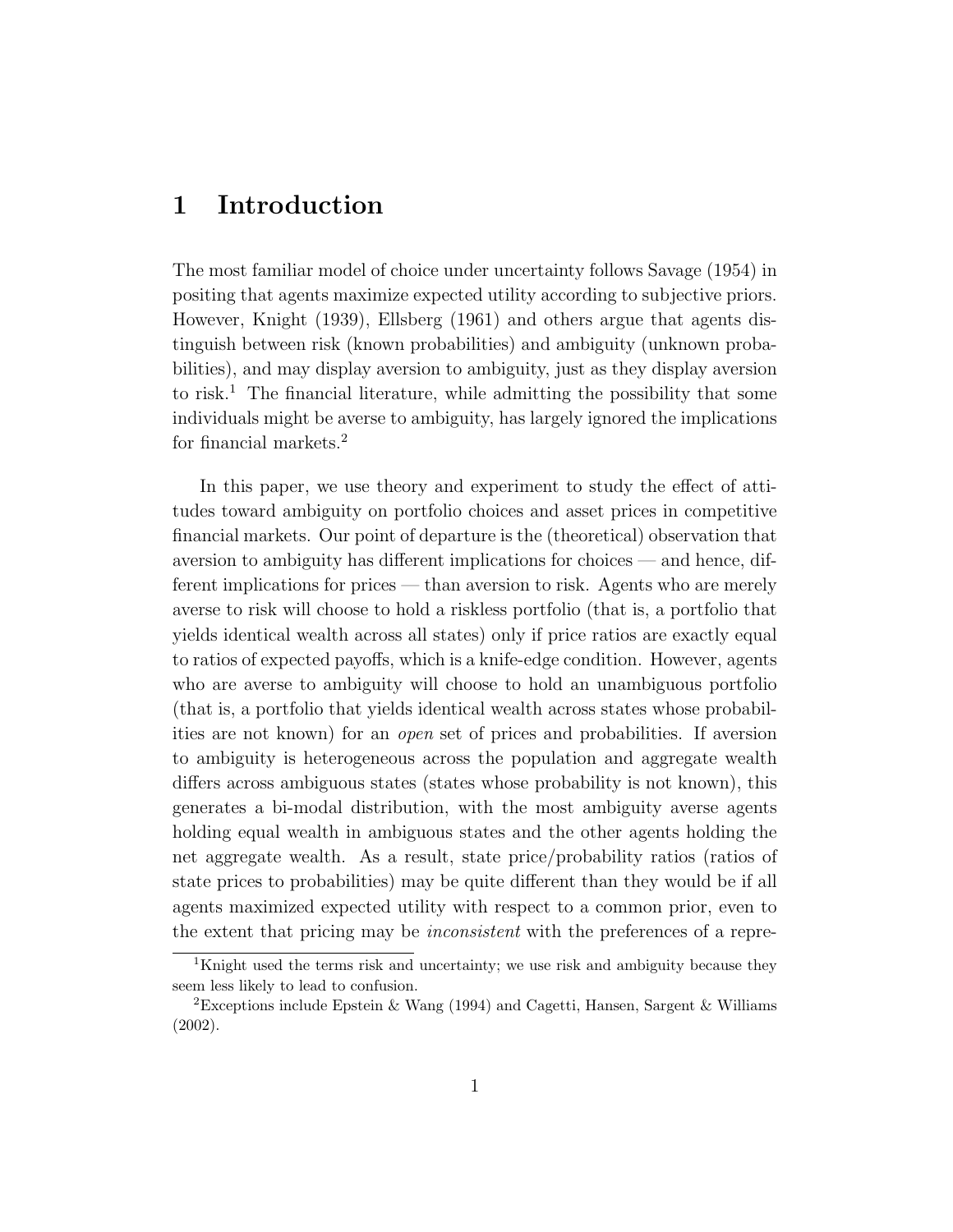sentative agent who maximizes state-independent utility.

Our experimental findings confirm the predictions of this theoretical analysis. We find that a significant fraction of agents are highly ambiguity averse and refuse to hold an ambiguous portfolio, that ambiguity aversion is heterogeneous across the population, and that rankings of state price/probability ratios are anomalous exactly in those configurations when theory predicts they are most likely to be.

The environment we study is inspired by Ellsberg (1961). Uncertainty in Ellsberg's environment is identified with the draw of a single ball from an urn that contains a known number of balls, of which one third are known to be red and the remainder are blue or green, in unknown proportions. Ellsberg asked subjects first, whether they would prefer to bet on the draw of a red ball or of a blue ball, or on the draw of a red ball or a green ball, and second, whether they would prefer to bet on the draw of a red or green ball, or of a blue or green ball. Ellsberg found (and later experimenters have confirmed) that many subjects prefer "red" in each of the the former choices and "blue or green" in the latter. Such behavior is "paradoxical" — that is, inconsistent with maximizing expected utility with respect to any subjective prior, and hence violates the Savage (1954) axioms, specifically, the "sure thing principle."

We imbed this environment in an asset market in which Arrow securities (assets) are traded. Each security pays a fixed amount according to the color of the ball drawn from an Ellsberg urn. The Red security (i.e., the security that pays when a red ball is drawn) is risky (the distribution of its payoffs is known) while the Blue and Green securities are ambiguous (the distribution of their payoffs is unknown). In order to study the effects of ambiguity aversion, we exploit the freedom of the laboratory setting to augment the environment in three ways: first, by determining aggregate supplies of the various securities we manipulate aggregate wealth in the various states; second, by determining the number of balls of each color and by drawing balls without replacement, we manipulate true probabilities; third, by replicating sessions, we construct environments which are parallel in every dimension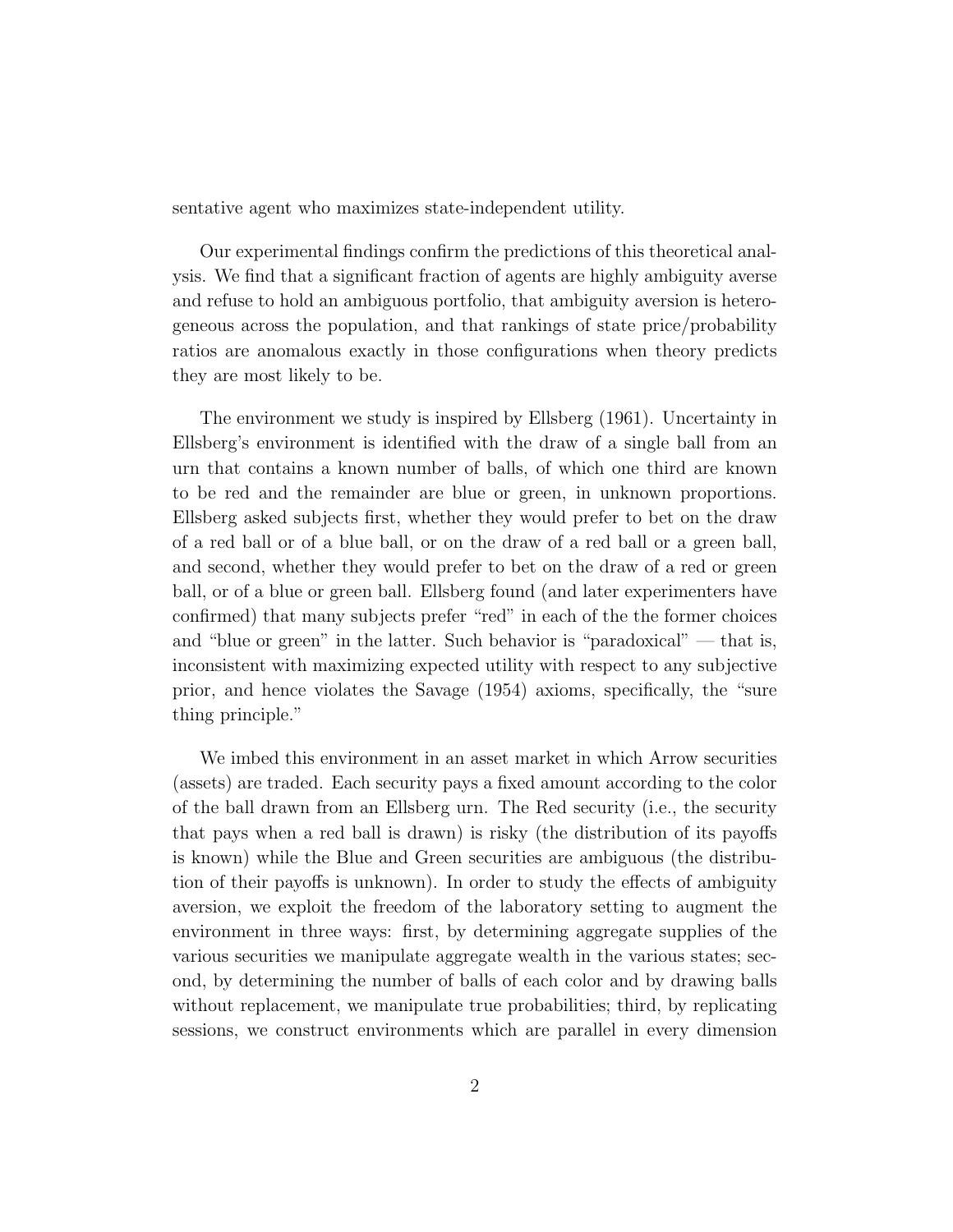except that in one environment the true composition of the urn is known and in the other environment it is unknown.<sup>3</sup>,<sup>4</sup>

To model preferences that display ambiguity aversion, we use the multiple prior "α-maxmin" model of Ghirardato, Maccheroni & Marinacci (2004), which is a generalization of the "maxmin" model of Gilboa & Schmeidler (1989). This specification provides a natural way to broaden the spectrum of agents' behavioral traits, without a radical departure from the familiar expected utility model and with little loss in terms of tractability. For these preferences and experimental environment, the parameter  $\alpha$  corresponds to the degree of ambiguity aversion:  $\alpha = 1$  corresponds to extreme ambiguity aversion,  $\alpha = 1/2$  corresponds to ambiguity neutrality, and  $\alpha = 0$  corresponds to extreme ambiguity loving.

Ambiguity aversion ( $\alpha > 1/2$ ) has implications for individual choice behavior: there is an *open* set of prices with the property that an ambiguity averse agent who faces these prices will always choose to hold an unambiguous portfolio (in our setting, a portfolio yielding equal wealth in the Green and Blue states). Indeed, an agent who is maximally ambiguity averse  $(\alpha = 1)$ will *always* choose to hold an unambiguous portfolio, no matter the relative prices of the ambiguous securities. By contrast, an agent who maximizes expected utility with respect to a subjective prior will choose to hold equal quantities of two securities only if the ratio of prices is equal to the ratio of subjective probabilities.

In a market in which attitudes toward ambiguity are heterogeneous across

<sup>3</sup>The behavior seen in Ellsberg's paradox might suggest that the price of the Red security should be higher than the price of the Blue security and of the Green security, and that the price of the portfolio consisting of one Blue and one Green security should be higher than the price of the portfolio consisting of one Red and one Blue security. However, such prices could not obtain at a market equilibrium because they admit an arbitrage opportunity.

<sup>&</sup>lt;sup>4</sup>Epstein & Miao (2003) studies an environment in which agents are equally ambiguity averse but have different information, and hence do not agree on which states are ambiguous. In our environment, agents agree on which states are ambiguous but exhibit differing levels of ambiguity aversion.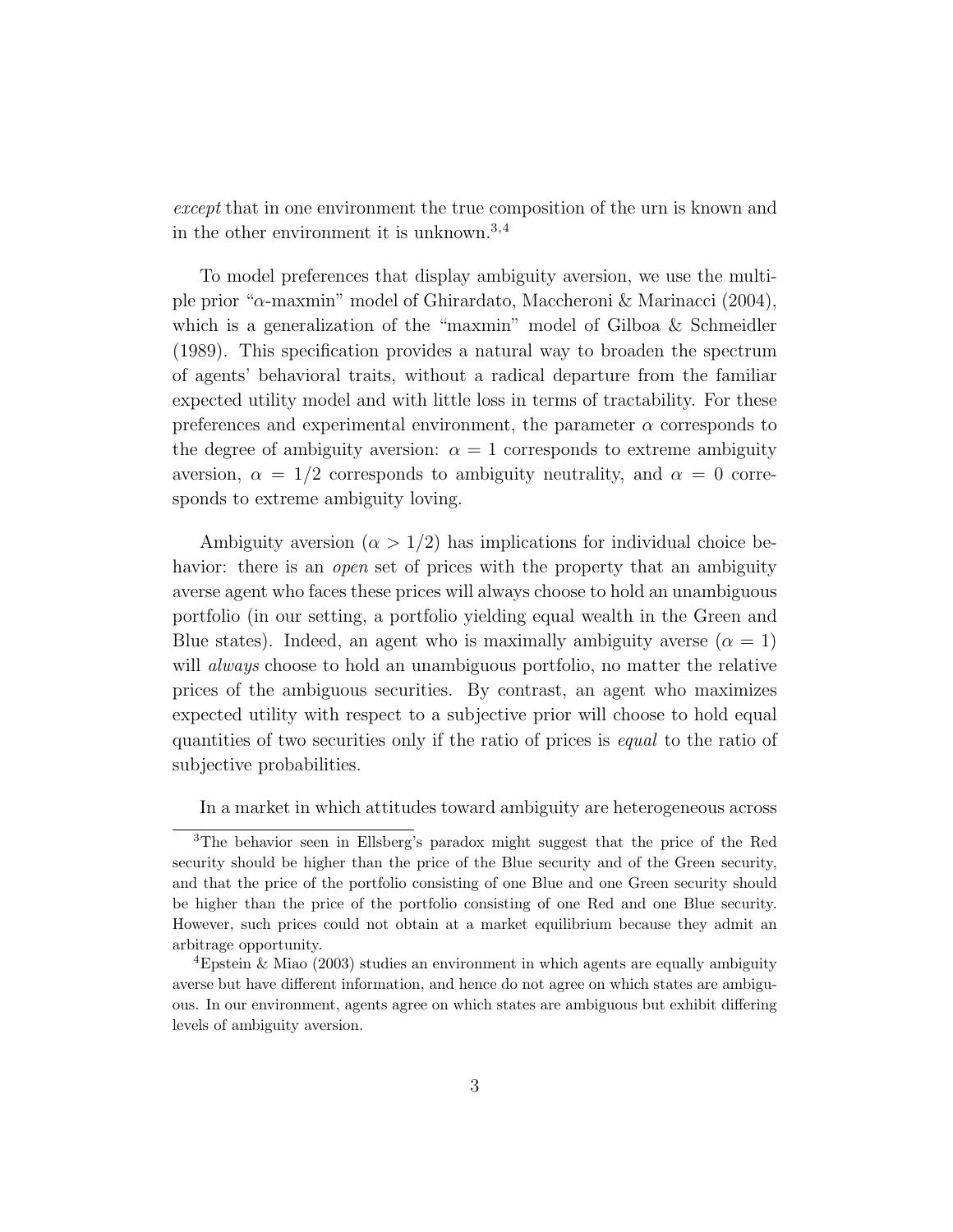the population and the supplies of ambiguous securities (Blue and Green, in our case) are different, this choice behavior has an obvious implication for the cross-section of equilibrium portfolio holdings. Because the most ambiguity averse agents hold an unambiguous portfolio, less ambiguity averse agents must hold the imbalance of ambiguous securities. Thus, the cross-section of portfolio holdings should have a different mode and higher variation when there are ambiguity averse agents than when all agents maximize expected utility.

More subtly, ambiguity aversion also has implications for equilibrium pricing. If all agents maximize expected utility with respect to common priors (but with possibly different risk attitudes), equilibrium state price/probability ratios will be ranked oppositely to aggregate wealth and equilibrium prices can always be rationalized by a representative agent who maximizes expected utility (with respect to the common prior).<sup>5</sup> Things change if some agents are ambiguity averse: Agents who are very ambiguity averse will refuse to hold an ambiguous portfolio. If the ambiguous securities are in unequal total supply, this means that the remaining agents — who are less ambiguity averse or who maximize expected utility with respect to a subjective prior — must hold the imbalance of ambiguous securities. This may distort state price/probability ratios; if the distortion is sufficiently large, state price/probability ratios may not be ranked opposite to aggregate wealth, in which case equilibrium prices cannot be rationalized by a representative agent who maximizes expected utility or even by a representative agent who is ambiguity-averse, at least under common "beliefs."<sup>6</sup> This would seem to have important implications for finance, where the representative agent methodology is pervasive.

Our laboratory environment is ideal for studying these predictions. We obtain a complete record of individual portfolio choices. We can manipulate supplies of ambiguous securities so that anomalous orderings are (predicted to be) likely in some treatments and unlikely in others. And we can compare outcomes in a treatment where some states are ambiguous with outcomes in

<sup>5</sup>See Constantinides (1982), for example.

<sup>6</sup>We use state price/probability ratios computed from a uniform prior over ambiguous states; we discuss alternative notions later in the paper.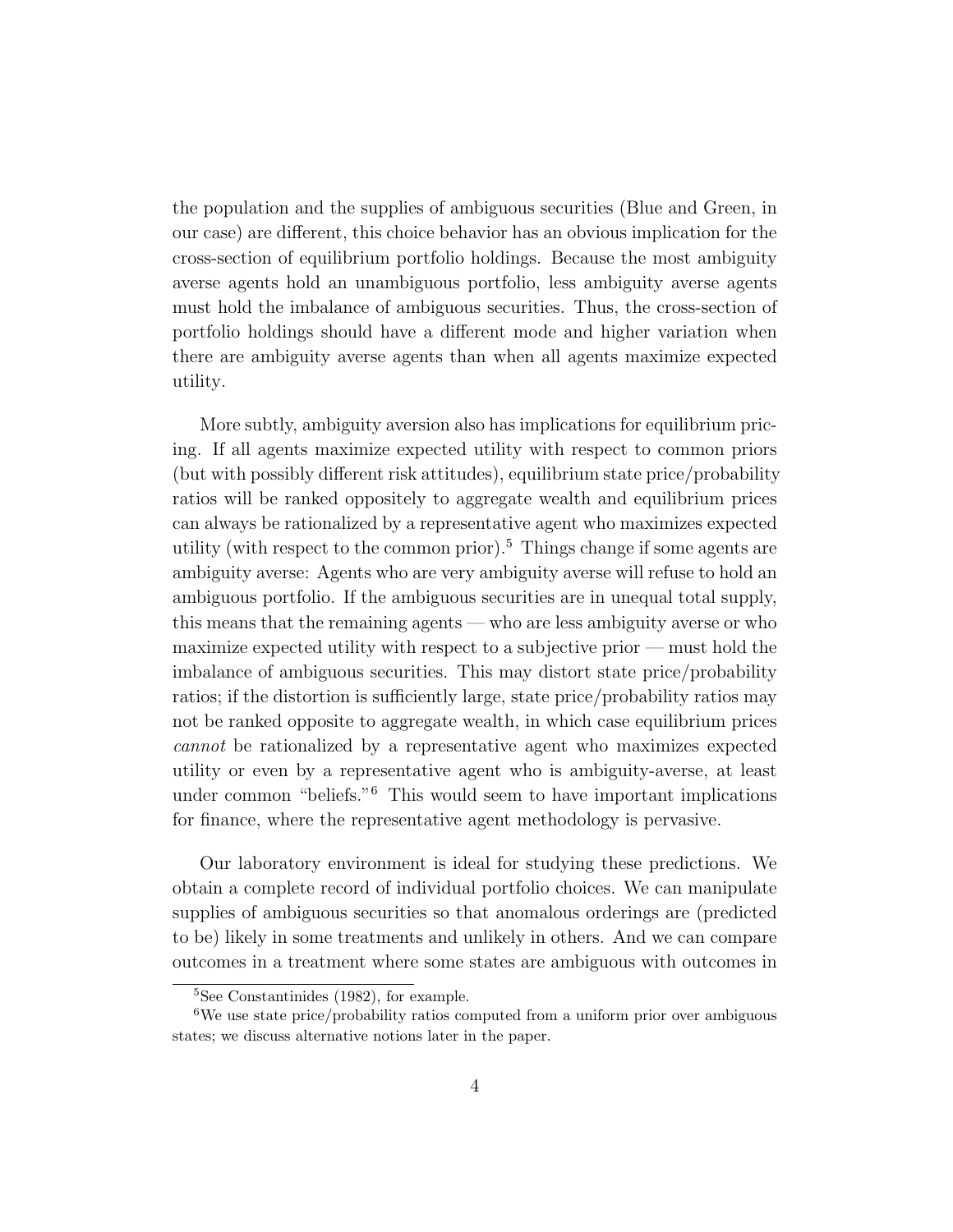a treatment which is identical in every respect except that state probabilities are commonly known.

Our experimental data are consistent with the theoretical predictions. The population is heterogeneous: some agents are quite ambiguity averse and some are not. In treatments where there is no ambiguity, the cross section of portfolio weights shows a single mode equal to the market weight; that is, the modal investor holds the market portfolio.<sup>7</sup> In treatments where there is ambiguity, the mode is at equal weighting, reflecting the desire of highly ambiguity averse agents to hold ambiguous state securities in exactly equal proportions. (There may be a second mode at the net market weighting.) In treatments where there is no ambiguity, the ranking of state price/probabilities is opposite the the ranking of aggregate wealth; in treatments where there is ambiguity, the rankings are anomalous exactly in those treatments where theory predicts anomalous rankings are most likely.

One other feature of our experimental data is worth noting. In principle, there need be no correlation between ambiguity aversion (measured by  $\alpha$ ) and risk aversion (measured by concavity of  $u$ ), but our experimental data suggests that a positive correlation may in fact obtain. If this is a property of the population as a whole, it could have significant effects on the pricing of different kinds of assets, and presents a potential explanation of the "value effect" — the observation that the historical average return of growth stocks is smaller than that of value stocks, even after accounting for risk. To the extent that growth stocks can be associated with ambiguity and value stocks can be associated with risk, heterogeneity in ambiguity aversion and positive correlation between ambiguity aversion and risk aversion would suggest that the markets for growth and value stocks should be segmented, and that growth stocks should be held  $-$  and priced  $-$  primarily by investors who are less ambiguity averse and hence (because of the presumed correlation) less risk averse, while value stocks would be held and priced by the market as a whole. This would suggest that growth stocks should carry a lower risk

 $7$ Some models — CAPM for instance — would predict that *all* agents should hold the market portfolio; the data do not support that prediction.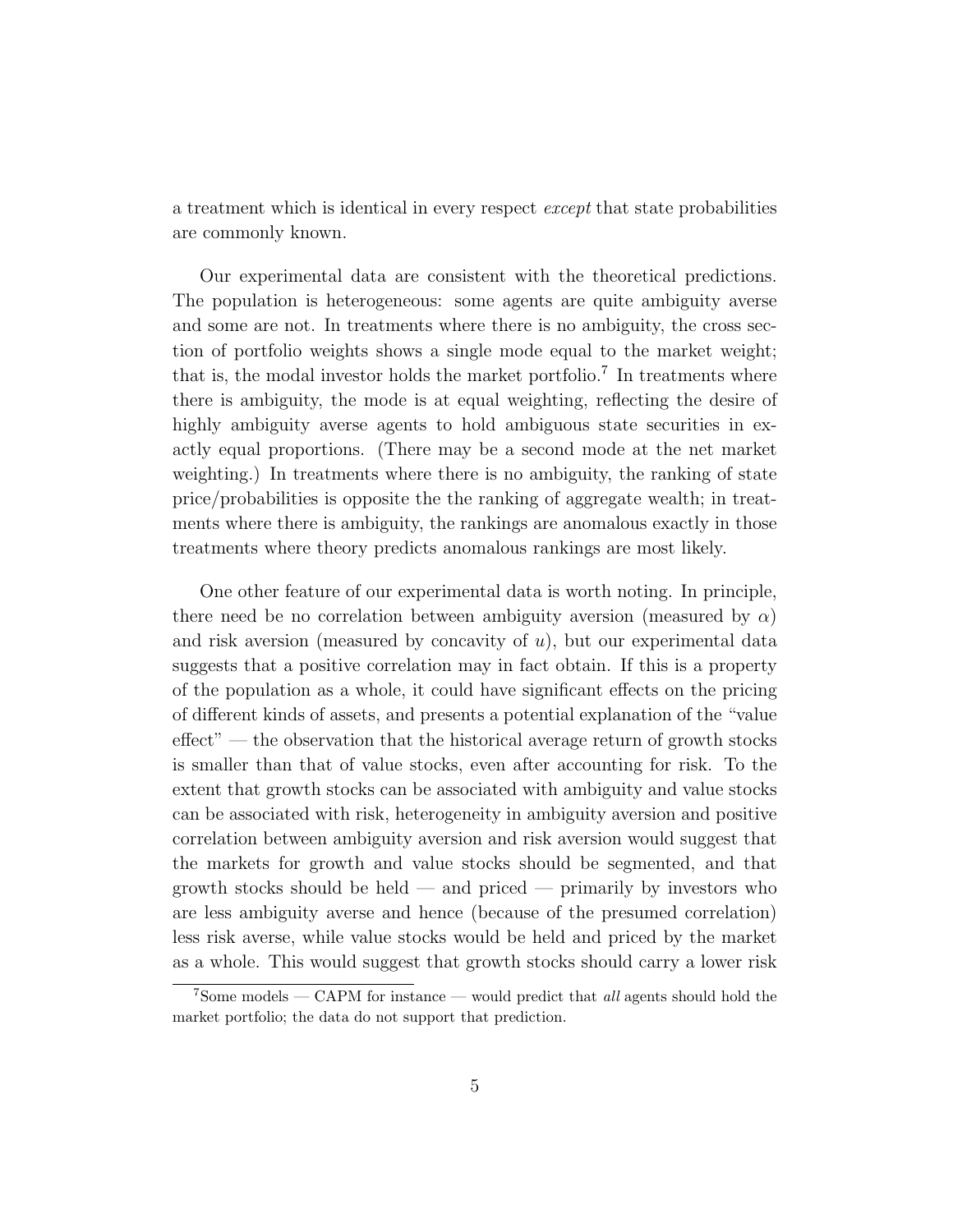premium and yield lower returns, while value stocks should carry a higher risk premium and yield higher returns. As noted, this precisely what the historical data suggest; see Fama & French (1998) for instance.<sup>8</sup>

The approach here follows Bossaerts, Plott & Zame (2007), who study environments with pure risk (i.e., known probabilities). Bossaerts, Plott & Zame (2007) document that there is substantial heterogeneity in preferences but that much of this heterogeneity washes out in the aggregate, so that the pricing predicted by familiar theories such as CAPM (approximately) obtains even though portfolio separation does not. In the environment addressed here, with both risk and ambiguity, heterogeneity does not wash out in the aggregate and pricing predicted by familiar theories does not obtain.

As do we here, Easley & O'Hara (2005) also point out that the risk premium in markets populated with investors with heterogeneous attitudes towards ambiguity will depend on the number of investors who choose to hold aggregate risk, and derives (theoretical) implications for regulation, under the assumption that risk aversion and ambiguity aversion are uncorrelated. Unlike the present paper, Easley & O'Hara provide no empirical analysis to suggest that their assumptions about risk aversion and ambiguity aversion or their theoretical predictions are actually observed.

The present paper adds to an emerging literature that uses experimental evidence to motivate studying the effects of "irrational" preferences (eg., preferences other than expected utility) on prices and choices in competitive markets through experiments. Gneezy, Kapteyn & Potters (2003) analyze the impact of myopic loss aversion on pricing, but assumes homogeneous preferences. Kluger & Wyatt (2004) study the impact of particular cognitive biases on updating and pricing in experimental markets, but does not provide a theoretical framework within which it is possible to understand the effects (if any) of heterogeneity. Chapman & Polkovnichenko (2005) study the effects of a particular class (rank-dependent-utility) of "irrational" preferences on asset prices and portfolio holdings, but the preferences studied do not display ambiguity aversion in the sense studied here and equilibrium prices always

<sup>8</sup>We thank Nick Barberis for this observation.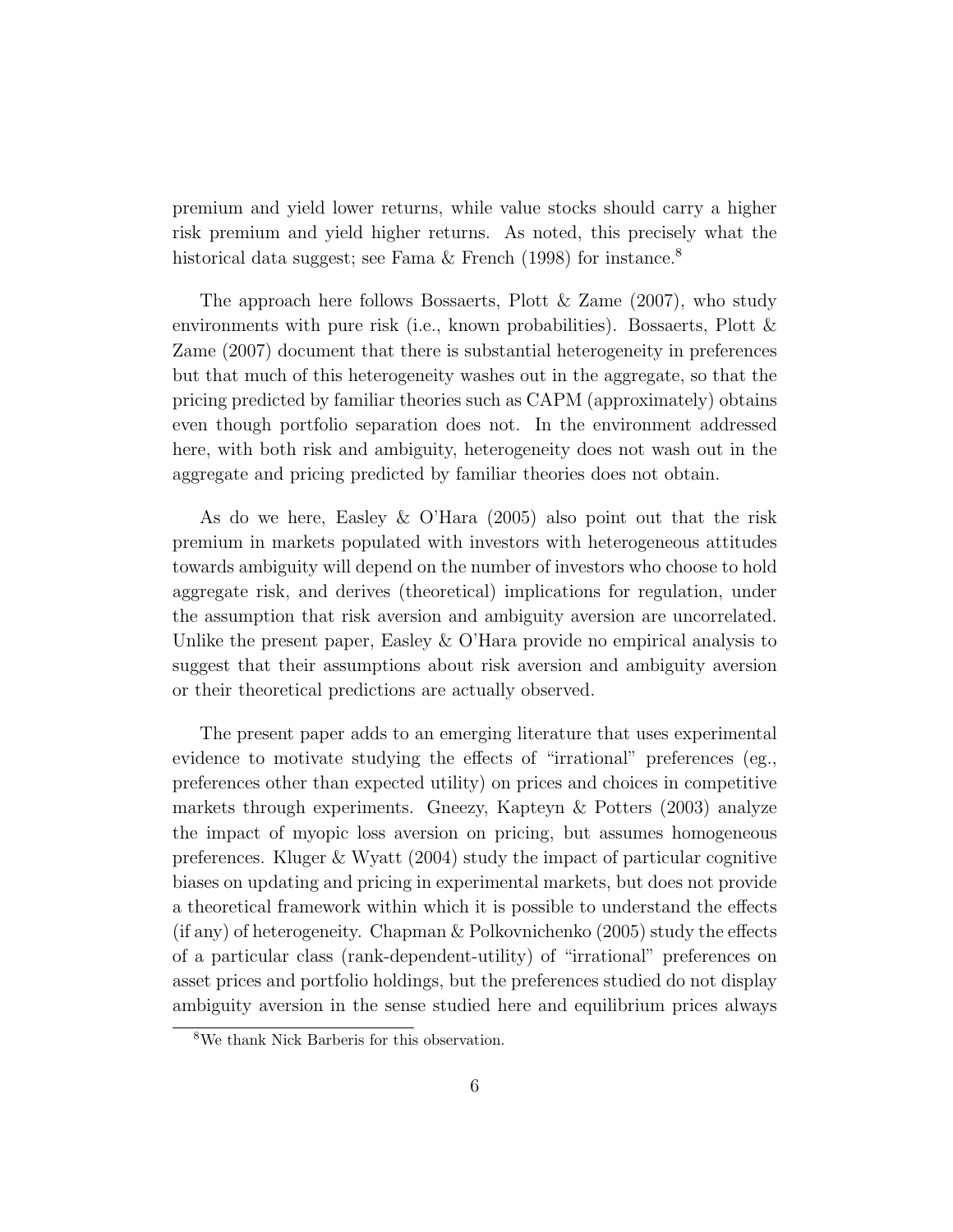admit a representative agent rationalization. See Fehr & Tyran (2005) for an overview.

A related literature, including Epstein & Wang (1994), Uppal & Wang (2003), Cagetti, Hansen, Sargent & Williams (2002), Maenhout (2000), Skiadas (2005), Trojani, Leippold & Vanini (2005), seeks to explain the equity premium puzzle (high average returns on equity and low average riskfree rate) by appealing to ambiguity (which they call Knightean or model uncertainty) on the basis of a model with an ambiguity-averse representative agent. Because ambiguity aversion does not seem to aggregate across a heterogeneous population, so that prices may not be rationalizable by any representative agent, our finding that there is substantial heterogeneity would seem to suggest problems with this literature.

Following this Introduction, Section 2 begins by presenting the theoretical analysis, generating predictions about choices and prices. Section 3 describes our experimental design. Section 4 analyzes the data in view of the theoretical predictions. Section 5 explores alternative explanations for the observed patterns in prices and holdings. Section 6 concludes.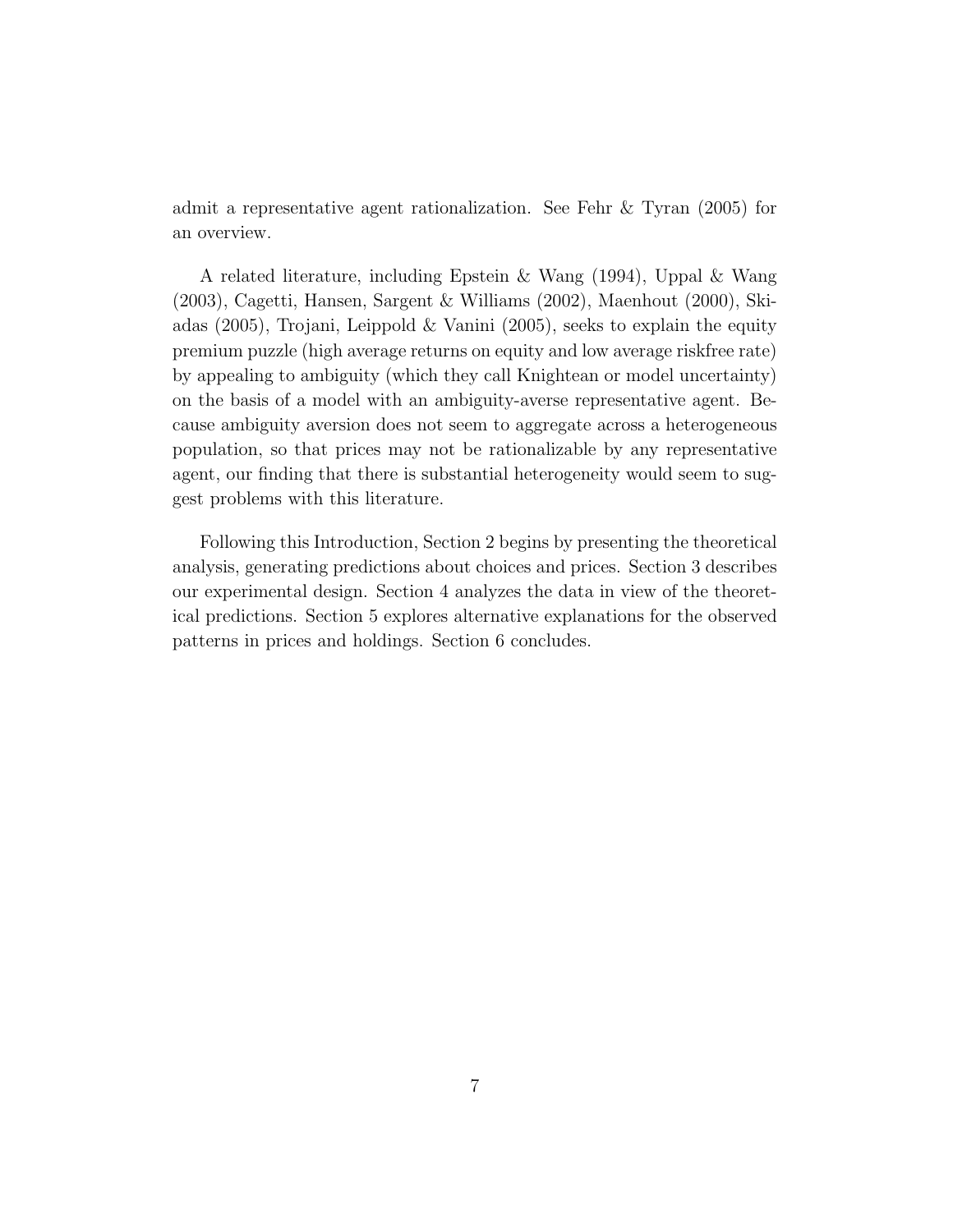### 2 Theory

We treat a market that unfolds over two dates, with uncertainty about the state of nature at the second date. In keeping with the Ellsberg experiment, we refer to the three possible states of nature as Red, Green, Blue or  $R, G, B$ .<sup>9</sup> Trade takes place only at date 0; consumption takes place only at date 1. There is a single consumption good.

At date 0, each of N agents are endowed with and trade a riskless asset (cash) and Arrow securities whose payoffs depend on the realized state of nature. It is convenient to denote the security by the state in which it pays; thus the Red security pays 1 unit of consumption if the realized state is Red and nothing in the other states, etc. Write  $p = (p_R, p_G, p_B)$  for the vector of prices of Arrow securities. Normalize so that the price of the riskless security is 1; absence of arbitrage implies that  $p_R + p_G + p_B = 1$ . Because a complete set of Arrow securities are traded, markets for contingent claims are complete (the riskless asset is redundant), so it is convenient to view our market as an Arrow-Debreu market for complete contingent claims.

Agents are completely described by consumption sets, which we take to be  $\mathbb{R}^3$ , endowments  $e \in \mathbb{R}^3$ , and utility functions  $U: \mathbb{R}^3 \to \mathbb{R}$ . (To be consistent with the experimental environment described in Section 3 we allow wealth to be negative in some states.) An agent whose endowment is  $e$  and utility function is U and who faces prices  $p \in \mathbb{R}^3_+$ , chooses wealth  $w \in \mathbb{R}^3$  to maximize  $U(w)$  subject to the budget constraint  $p \cdot w \leq p \cdot e$ .

As usual, an *equilibrium* consists of prices  $p$  and individual choices  $w<sup>n</sup>$ such that

• agent n's choice  $w^n$  maximizes utility  $U^n(w^n)$  subject to the budget constraint  $p \cdot w^n \leq p \cdot e^n$ 

<sup>&</sup>lt;sup>9</sup>Obviously the choice of labels is arbitrary; we maintain the Ellsberg labeling for ease of reference. In the experiments, we use the more neutral labeling  $X, Y, Z$ .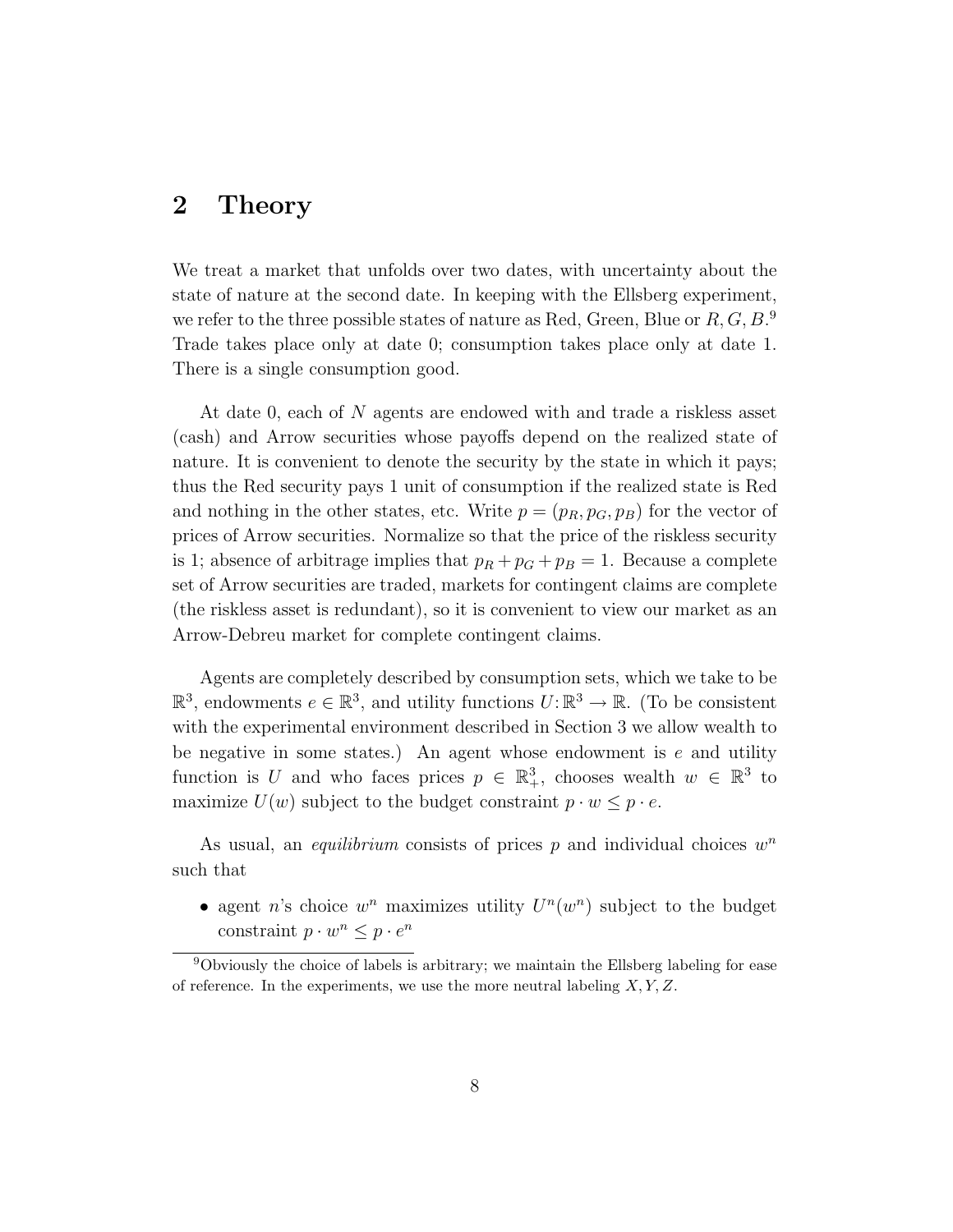• the market clears:

$$
\sum_{n=1}^{N} w^n = \sum_{n=1}^{N} e^n = W
$$

#### 2.1 Individual Choice: Expected Utility

We first recall familiar implications of the assumption of expected utility for choice behavior.

Consider an agent who maximizes expected utility according to (objective or subjective) priors  $\pi_R, \pi_G, \pi_B$ . By definition, this means the agent's utility for state-dependent wealth  $w$  is

$$
U(w) = \pi_R u(w_R) + \pi_G u(w_G) + \pi_B u(w_B)
$$

where  $u$  is felicity for certain consumption, assumed to be twice differentiable, strictly increasing and strictly concave. Given prices  $p = (p_R, p_G, p_B)$  (and recalling that we allow wealth to be negative) the first order conditions for optimality are that

$$
\frac{\pi_s u'(w_\sigma)}{p_\sigma} = \frac{\pi_\nu u'(w_\nu)}{p_\nu} \quad \text{for all states} \quad \sigma, \nu = R, G, B \tag{1}
$$

Strict concavity implies that  $u'$  is a strictly decreasing function, so that  $u'(w_{\sigma}) < u'(w_{\nu})$  exactly when  $w_{\sigma} > w_{\nu}$ . Hence choices of state-dependent wealth are ranked oppositely to state price/probability ratios:

$$
w_{\sigma} > w_{\nu} \Longleftrightarrow \frac{p_{\sigma}}{\pi_{\sigma}} < \frac{p_{\nu}}{\pi_{\nu}} \quad \text{for all states} \quad \sigma, \nu = R, G, B \tag{2}
$$

(Note that the ranking of state-dependent wealth choices is independent of the felicity function  $u$  and of the magnitudes of prices, but of course the *magnitude* of wealth choices depends on both  $u$  and the the magnitude of prices.)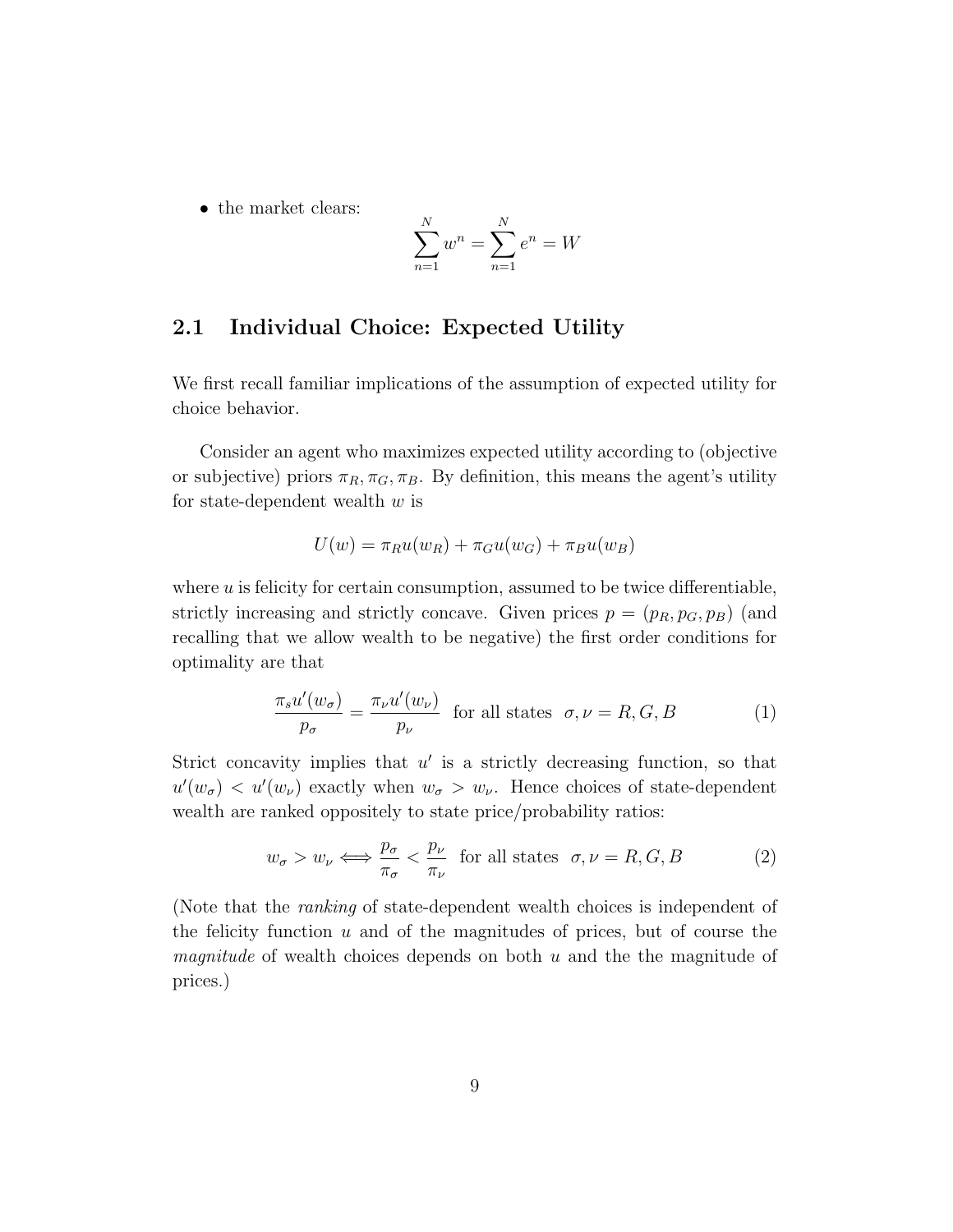#### 2.2 Individual Choice: Ambiguity Aversion

As we show, the implications of the assumption of ambiguity aversion for choice behavior may be quite different from those derived above.

As in the Ellsberg environment, we assume the true probability  $\pi_R$  is known but that  $\pi_G$ ,  $\pi_B$  are unknown. To model ambiguity aversion, we follow Ghirardato, Maccheroni & Marinacci (2004) in assuming that utility is of the  $\alpha$ -maxmin form

$$
U(w) = \pi_R u(w_R)
$$
  
+  $\alpha \min_{\beta \in [0,(1-\pi_R)]} [\beta u(w_G) + (1-\pi_R - \beta) u(w_B)]$   
+  $(1-\alpha) \max_{\gamma \in [0,(1-\pi_R)]} [\gamma u(w_G) + (1-\pi_R - \gamma) u(w_B)]$  (3)

where  $u$  is assumed to be twice differentiable, strictly increasing and strictly concave.<sup>10</sup> The coefficient  $\alpha$  measures aversion to the ambiguity inherent in the fact that true probabilities of states  $G, B$  are not known. Maximal aversion to ambiguity occurs at  $\alpha = 1$ ; maximal loving of ambiguity occurs at  $\alpha = 0^{11}$  When  $\alpha = 1/2$ , the agent behaves like an expected utility maximizer with beliefs  $(\pi_R,(1-\pi_R)/2,(1-\pi_R)/2)$ , and so appears neutral with respect to ambiguity.<sup>12</sup>

Because we want to focus on ambiguity aversion, we assume  $\alpha > 1/2$ . Let  $w = (w_R, w_G, w_B)$  be the optimal choice when prices are p. We begin by analyzing choice of wealth in the ambiguous states. If  $w_G > w_B$ , then the minimum in the formula (3) for utility occurs when  $\beta = 0$  and the maximum occurs when  $\gamma = 1 - \pi_R$ , so utility is

$$
U(w) = \pi_R u(w_R) + \alpha (1 - \pi_R) u(w_B) + (1 - \alpha)(1 - \pi_R) u(w_G)
$$

 $10$ More generally, it might be assumed that the minimum and maximum are taken over sets of probabilities smaller than the entire interval  $[0,(1-\pi_R)]$ .

<sup>&</sup>lt;sup>11</sup>When  $\alpha = 1$  these preferences reduce to the "maxmin" preferences of Gilboa & Schmeidler (1989).

<sup>&</sup>lt;sup>12</sup>This is a special implication of the fact that there are only three states, and R has known probability.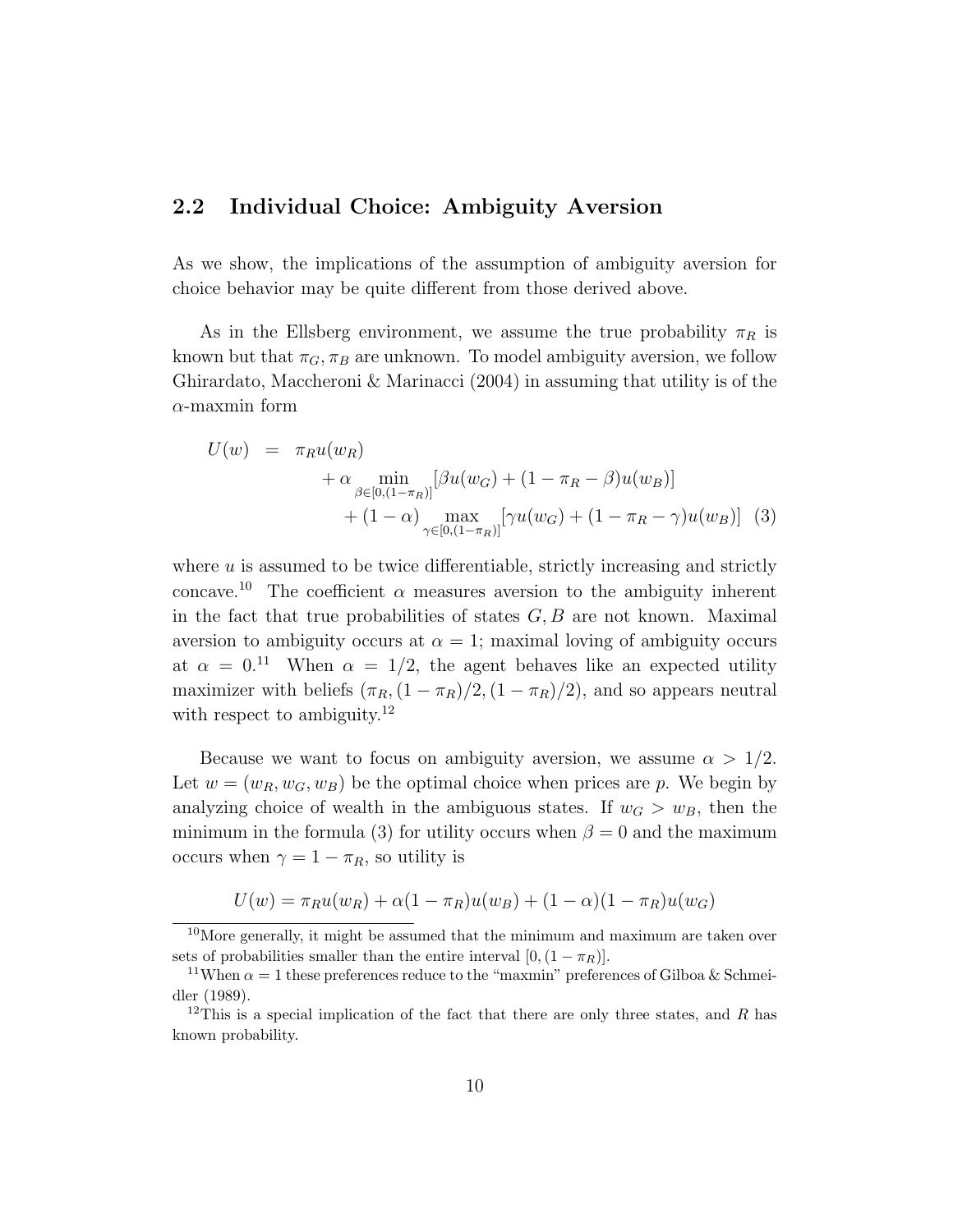Hence the first order conditions for optimality are

$$
\frac{\pi_R u'(w_R)}{p_R} = \frac{\alpha (1 - \pi_R) u'(w_G)}{p_G} = \frac{(1 - \alpha)(1 - \pi_R) u'(w_B)}{p_B} \tag{4}
$$

Solving the last equality for the price ratio  $p_G/p_B$  and keeping in mind that  $w_G > w_B$  and that u' is strictly decreasing, we obtain

$$
\frac{p_G}{p_B} = \left[\frac{(1-\alpha)}{\alpha}\right] \left[\frac{u'(w_G)}{u'(w_B)}\right] < \frac{(1-\alpha)}{\alpha}
$$

Conversely, if  $w_B > w_G$  then the minimum in the expression for utility occurs when  $\beta = 1 - \pi_R$  and the maximum occurs when  $\gamma = 0$ , so utility is

$$
U(w) = \pi_R u(w_R) + \alpha (1 - \pi_R) u(w_G) + (1 - \alpha)(1 - \pi_R) u(w_B)
$$

Hence the first order conditions for optimality are

$$
\frac{\pi_R u'(w_R)}{p_R} = \frac{\alpha (1 - \pi_R) u'(w_B)}{p_B} = \frac{(1 - \alpha)(1 - \pi_G) u'(w_G)}{p_G} \tag{5}
$$

and so we obtain

$$
\frac{p_G}{p_B} = \left[\frac{\alpha}{(1-\alpha)}\right] \left[\frac{u'(w_G)}{u'(w_B)}\right] > \frac{\alpha}{(1-\alpha)}
$$

Putting these together, we conclude that

$$
w_G > w_B \iff \frac{p_G}{p_B} < \frac{(1 - \alpha)}{\alpha}
$$
\n
$$
w_G < w_B \iff \frac{p_G}{p_B} > \frac{\alpha}{(1 - \alpha)}
$$
\n
$$
w_G = w_B \iff \frac{(1 - \alpha)}{\alpha} \le \frac{p_G}{p_B} \le \frac{\alpha}{(1 - \alpha)}
$$
\n
$$
(6)
$$

Because  $\alpha > 1/2$ , the set of prices p where

$$
\frac{(1-\alpha)}{\alpha} < \frac{p_G}{p_B} < \frac{\alpha}{(1-\alpha)}\tag{7}
$$

is a non-empty *open* set. For such prices  $p$ , an ambiguity-averse agent (with  $\alpha$ -maxmin utility) will insist on holding an unambiguous portfolio — that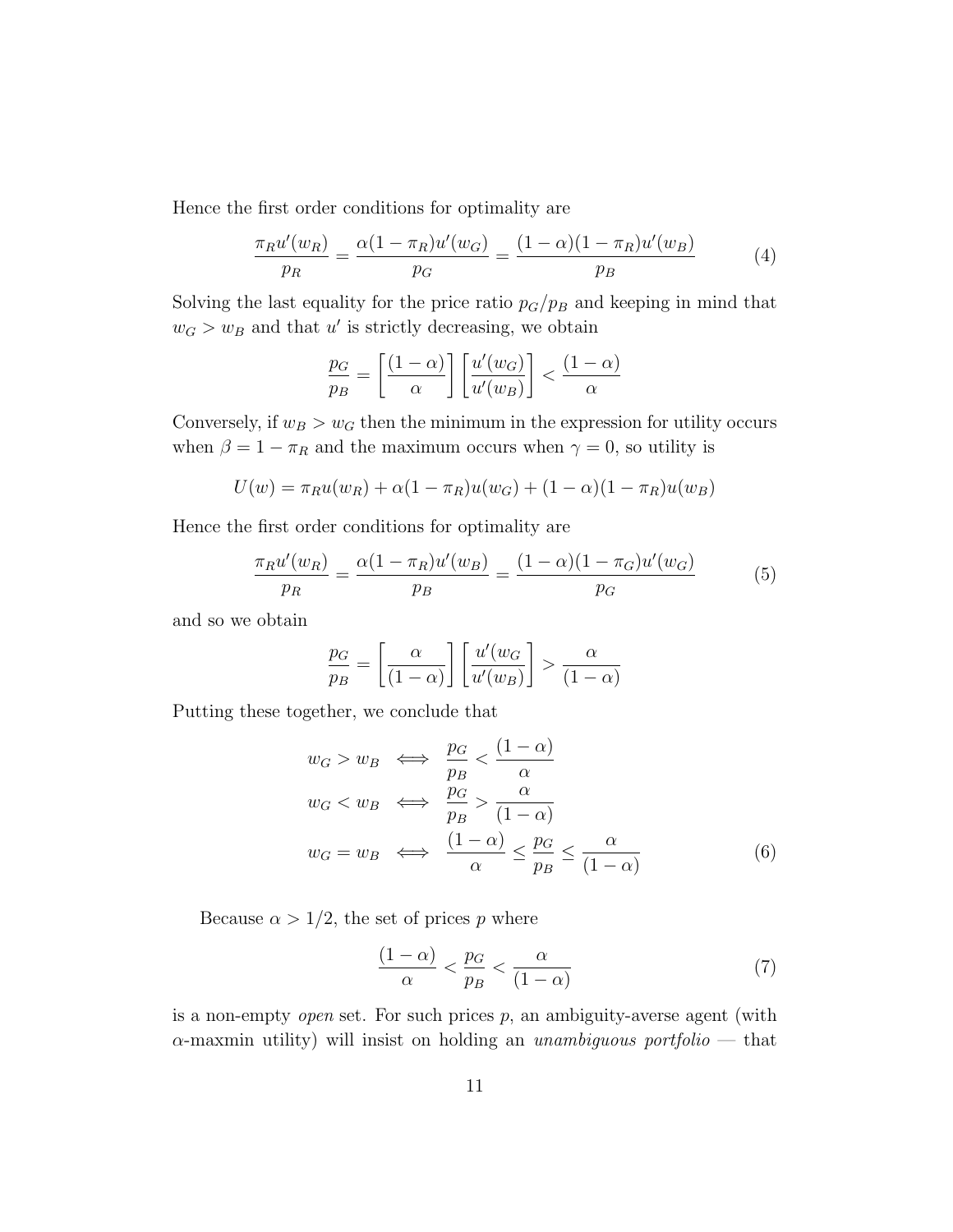

Figure 1: For  $(\alpha, p_G/p_B)$  between the curves, the agent chooses an unambiguous portfolio

is, a portfolio with  $w_B = w_G$ ; see Figure 1. If  $\alpha = 1$  all prices satisfy the inequalities (7), so an agent who is maximally ambiguity averse will insist on holding an unambiguous portfolio for *all* prices.

We now turn to choice of wealth in the risky state. In the range of prices (7) the agent chooses  $w_G = w_B$  so the first-order conditions are:

$$
\frac{\pi_R u'(w_R)}{\pi_R} = \frac{(1 - \pi_R) u'(w_G)}{p_G + p_B} = \frac{(1 - \pi_R) u'(w_B)}{p_G + p_B} \tag{8}
$$

(Because we shall make no use of them, we leave the derivation of the first order conditions outside this range of prices to the interested reader.)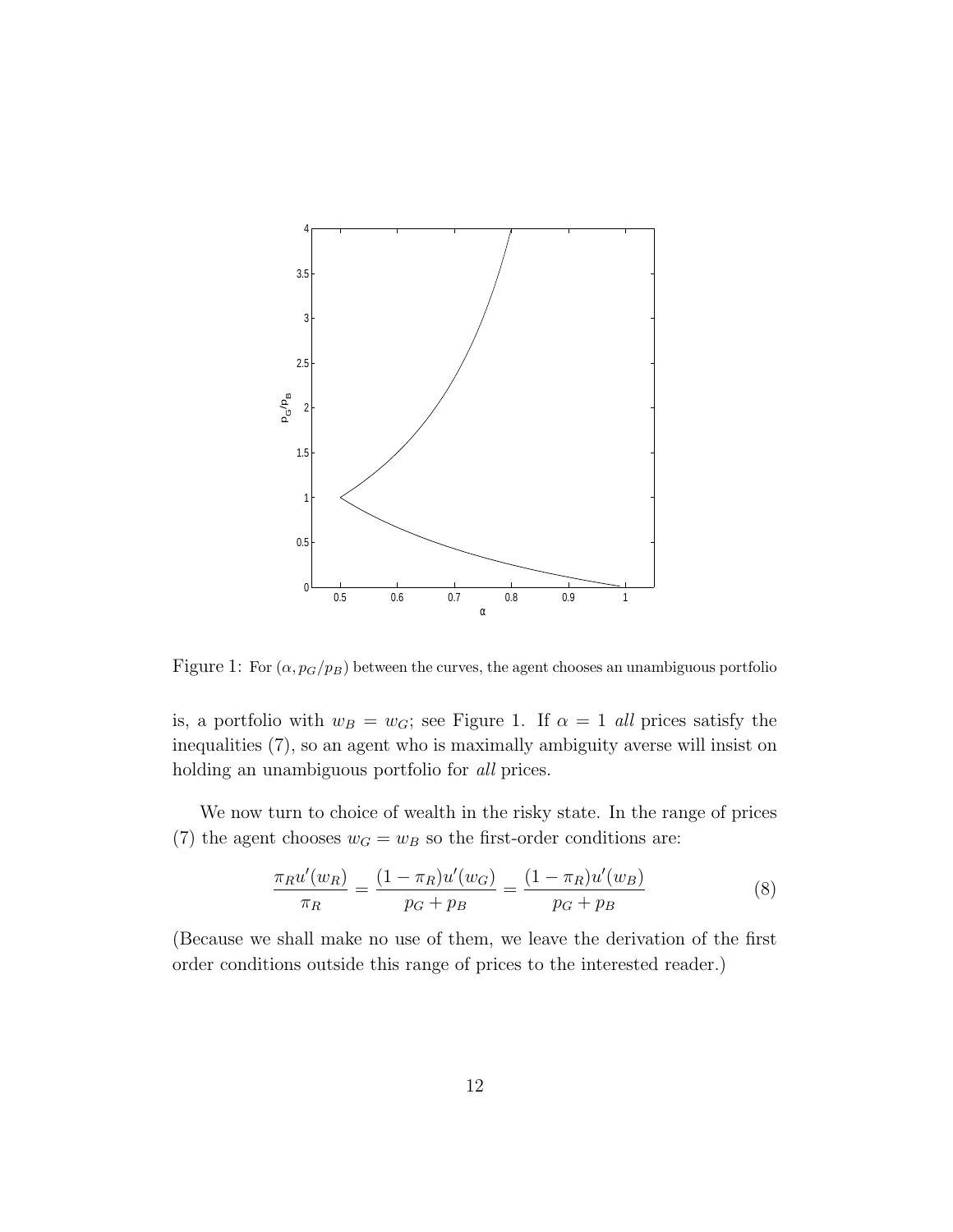#### 2.3 Equilibrium Implications

The implications derived above for individual choice have immediate implications for equilibrium choices and hence for equilibrium prices.

Suppose first that all agents maximize expected utility with respect to a common prior  $\pi = (\pi_R, \pi_G, \pi_B)$ . At equilibrium, all agents face the same prices and individual choices  $w^n$  sum to the social endowment  $W = \sum e^n$ , so (2) implies that

$$
W_{\sigma} > W_{\nu} \implies \frac{p_{\sigma}}{\pi_{\sigma}} < \frac{p_{\nu}}{\pi_{\nu}} \text{ and } w_{\sigma}^{n} > w_{\nu}^{n}
$$
 (9)

Suppose next that all agents are equally ambiguity averse (i.e.,  $\alpha^n = \alpha$ ) for each n) and  $W_G \neq W_B$ . If all agents are maximally ambiguity averse ( $\alpha$  $= 1$ , then there cannot exist an equilibrium with positive prices, because maximally ambiguity averse agents always refuse to be exposed to ambiguity. If all agents are equally, but not maximally, ambiguity averse  $(0.5 < \alpha < 1)$ then it is easily seen that there is a unique equilibrium, having the property that prices and choices are exactly as they would be if all agents maximized expected utility with respect to the common prior

$$
\hat{\pi}_{\alpha} = (\pi_R, (1 - \alpha)(1 - \pi_R), \alpha(1 - \pi_R))
$$

If  $W_G < W_B$  we obtain the same conclusion except that the imputed prior is

$$
\tilde{\pi}_{\alpha} = (\pi_R, \alpha(1 - \pi_R), (1 - \alpha)(1 - \pi_R))
$$

Suppose, finally, that attitudes toward ambiguity are heterogeneous across the population. In this situation, the description of equilibrium is much more complicated. To illustrate the point, suppose there are two types of agents: agents  $\ell \in L$  (agents of Type I) maximize expected utility with respect to the common prior  $\pi = (\pi_R, \pi_G, \pi_B)$ , while agents  $m \in M$  (agents of Type II) are maximally ambiguity averse.<sup>13</sup> (Because there are only two types of agents,  $\#L + \#M = N$ .) Assume that  $W_G \neq W_B$ .

<sup>&</sup>lt;sup>13</sup>The qualitative conclusions would be the same if we assumed that Type I agents were ambiguity neutral in the sense of maximizing .5-maxmin utility.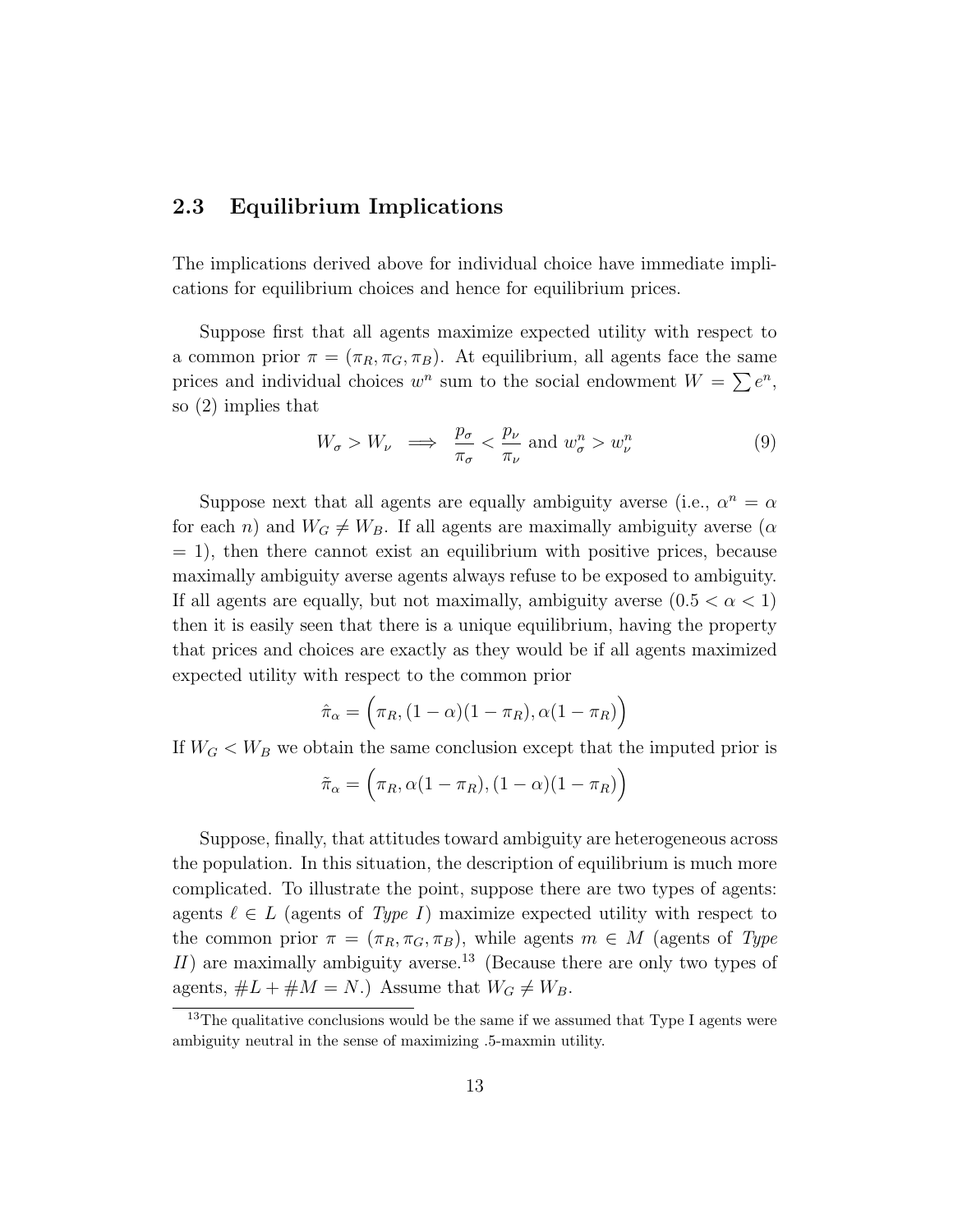The discussion above yields implications for the distribution of equilibrium wealth in the ambiguous states, most easily seen by considering the distribution, across agents, of shares  $w_G/(w_G + w_B)$  of each agent's wealth in state  $G$  as a fraction of that agent's total wealth in the ambiguous states.

- (i) Because  $\alpha = 1$ , (6) implies that all Type II agents choose equal wealth in the ambiguous states:  $w_G^m = w_B^m = w_a^m$ . Hence  $w_G^m/(w_G^m + w_B^m) = 1/2$ for all agents of Type II, and the distribution of wealth shares should have a mode at  $1/2$ .
- (ii) Write

$$
W_a^{II} = \sum_{m \in M} w_a^m
$$

for the total wealth held in each of the ambiguous states by agents of Type II. Because markets clear in equilibrium, agents of Type I must hold, in aggregate, the remaining wealth:

$$
W_G^I = \sum_{\ell \in L} w_G^{\ell} = W_G - W_a^{II}
$$
  

$$
W_B^I = \sum_{\ell \in L} w_B^{\ell} = W_B - W_a^{II}
$$

The weighted average of the wealth shares  $w_G^{\ell}/(w_G^{\ell} + w_B^{\ell})$  must equal the average net wealth shares, so assuming that  $W_a^{II} > 0$ , we have:

$$
\frac{W_G^I}{W_G^I + W_B^I} = \frac{W_G - W_a^{II}}{(W_G - W_a^{II}) + (W_B - W_a^{II})} > \frac{W_G}{W_G + W_B}
$$

Thus, the distribution of wealth shares for Type I agents should be skewed to the right of the distribution of wealth shares that would be expected absent ambiguity or ambiguity aversion.

These implications for choices have indirect implications for prices:

(iii) In view of (1), choices of Type I agents are sensitive to the entire vector p of state prices; in view of  $(4)$ ,  $(5)$  and  $(8)$ , choices of Type II agents are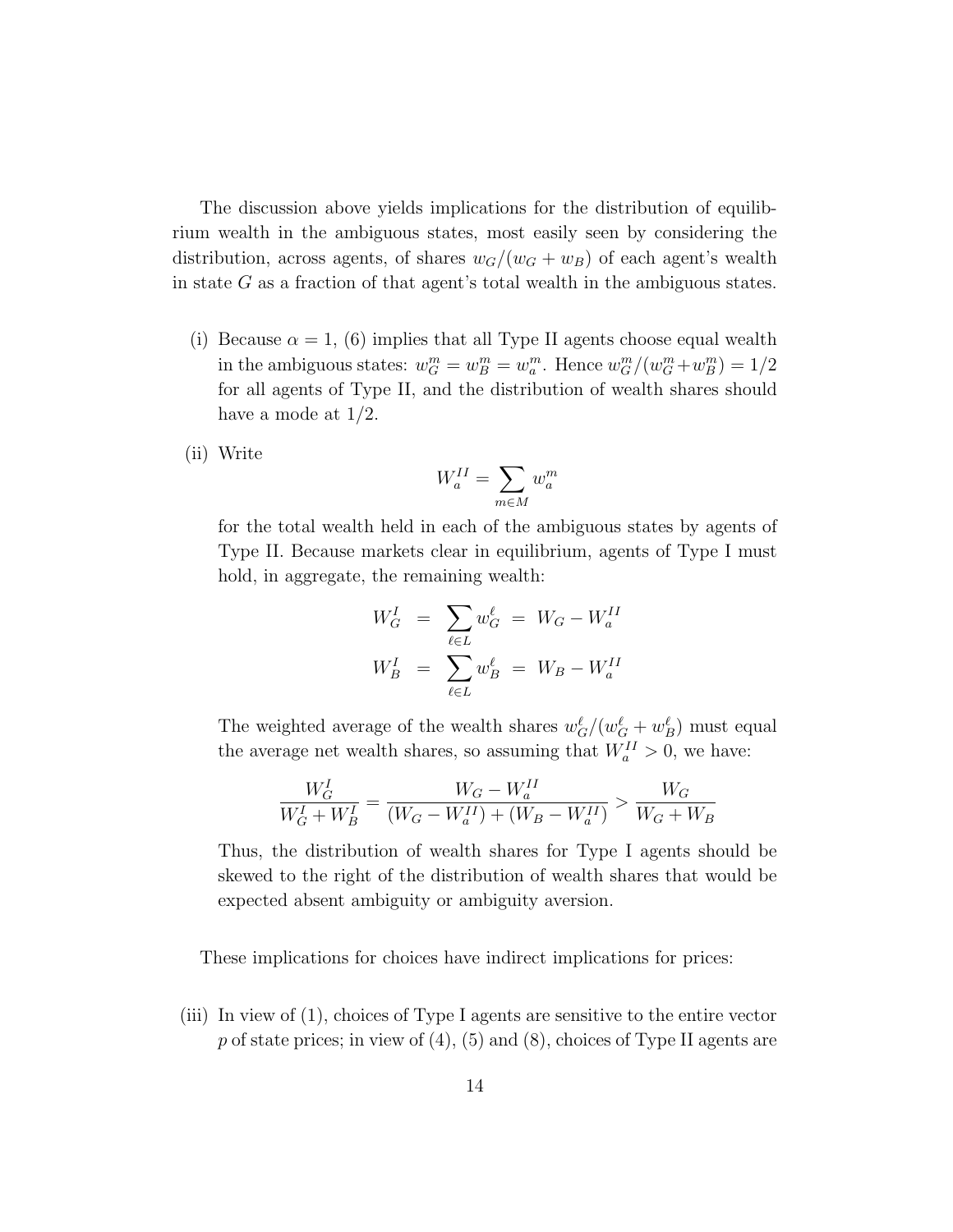sensitive only to  $p_R$  and  $p_G+p_B$ . Put differently: all agents are marginal with respect to the determination of the price ratio  $p_R/(p_G + p_B)$  but only Type I agents are marginal with respect to the determination of the price ratio  $p_G/p_B$ .

(iv) As noted above, ambiguity averse (Type II) agents choose to hold equal wealth  $w_a^m$  in the ambiguous states  $G, B$  and choose wealth  $w_R^m$  in the risky state  $R$  according to the budget constraint and the firstorder condition (8). Note that each agent's state-dependent wealth need not be ranked opposite to the ranking of state/price probabilities, and hence that aggregate state-dependent wealth held by Type II agents also need not be ranked opposite to the ranking of state price/probabilities. In view of our earlier discussion, aggregate statedependent wealth held by agents of Type I must be ranked opposite to the ranking of state price/probabilities. Because agents of Type I hold the difference between aggregate state-dependent wealth and aggregate state-dependent wealth held by agents of Type II, it follows that state price/probabilities need not be ranked opposite to the ranking of aggregate state-dependent wealth.

What rankings are possible? If  $W_G > W_B$  and agents of Type II choose equal wealth in the ambiguous states  $G, B$  then  $W_G^I > W_B^I$ . In view of (1), the wealth choices of Type I agents should be ranked opposite to state price/probability ratios; because these choices sum to  $W_G^I$  and  $W_B^I$ , it follows that state price/probability ratios should be ranked opposite to social wealth:  $p_G/\pi_G < p_B/\pi_B$ . As the reader can easily see, no matter how aggregate wealth in the risky state  $W_R$ is ranked with respect to aggregate wealth in the ambiguous states  $W_G, W_B$ , any ranking of the state price/probability ratio for the risky state  $p_R/\pi_R$  with respect to the state price/probability ratios for the ambiguous states  $p_G/\pi_G$ ,  $p_B/\pi_B$  is theoretically possible. However, not all rankings are equally likely. For example, if we consider environments with a single agent of each type, we find that aggregate wealth rankings  $W_G > W_R > W_B$  are less likely to lead to rankings of state price/probabilities that are different from the predictions when all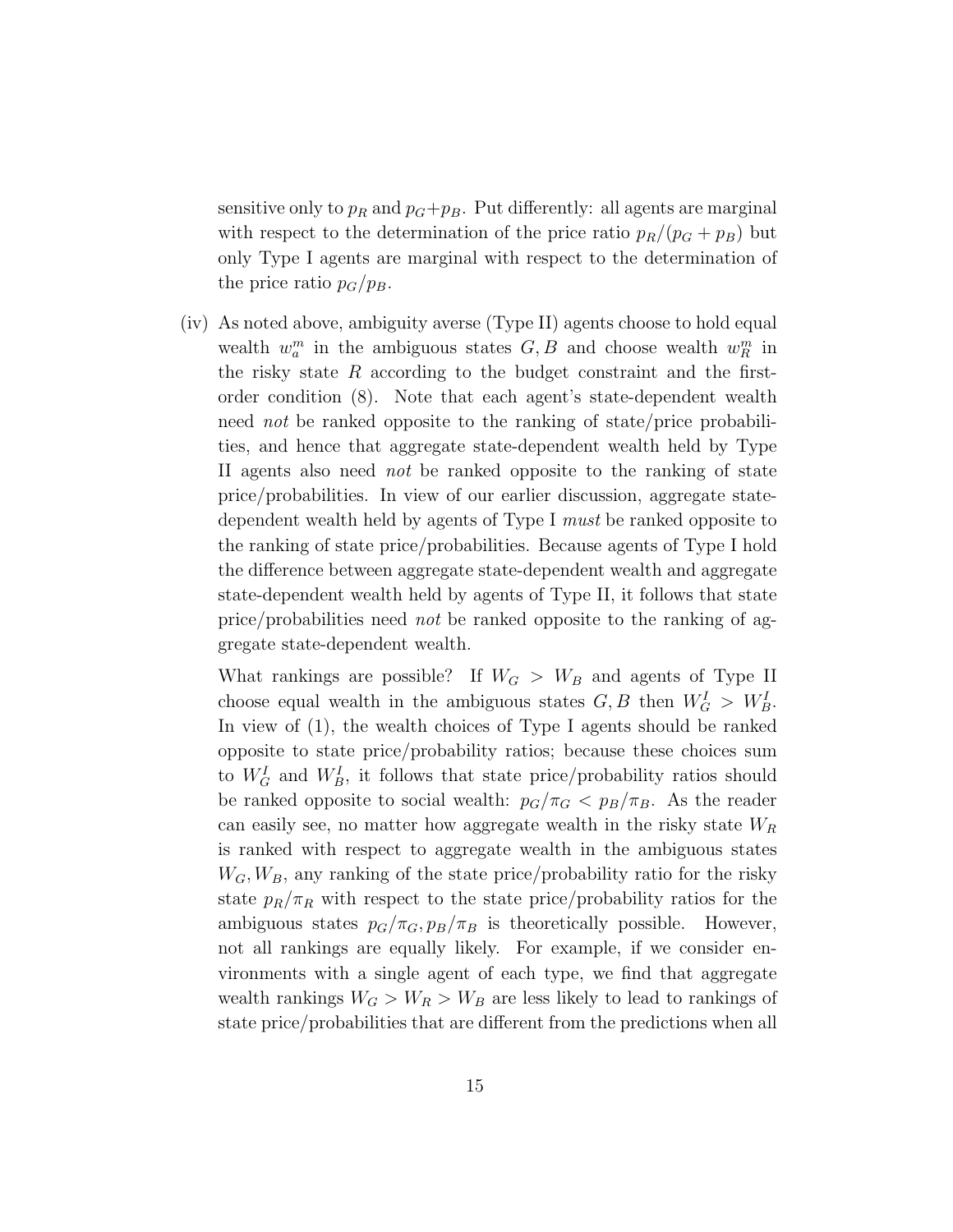agents maximize expected utility than are aggregate wealth rankings  $W_G > W_B > W_R$ .

Finally, we note an implication for representative agent pricing. If all agents are ambiguity neutral then the ranking of state price/probabilities is opposite to the ranking of aggregate wealth, and prices can be rationalized by the preferences of a representative agent who maximizes expected utility with respect to the common prior.<sup>14</sup> If some agents are ambiguity averse and the ranking of state price/probabilities is not opposite to the ranking of aggregate wealth, prices cannot be rationalized by the preferences of a representative agent who maximizes expected utility with respect to the common prior.

 $14$ See Constantinides (1982) for example.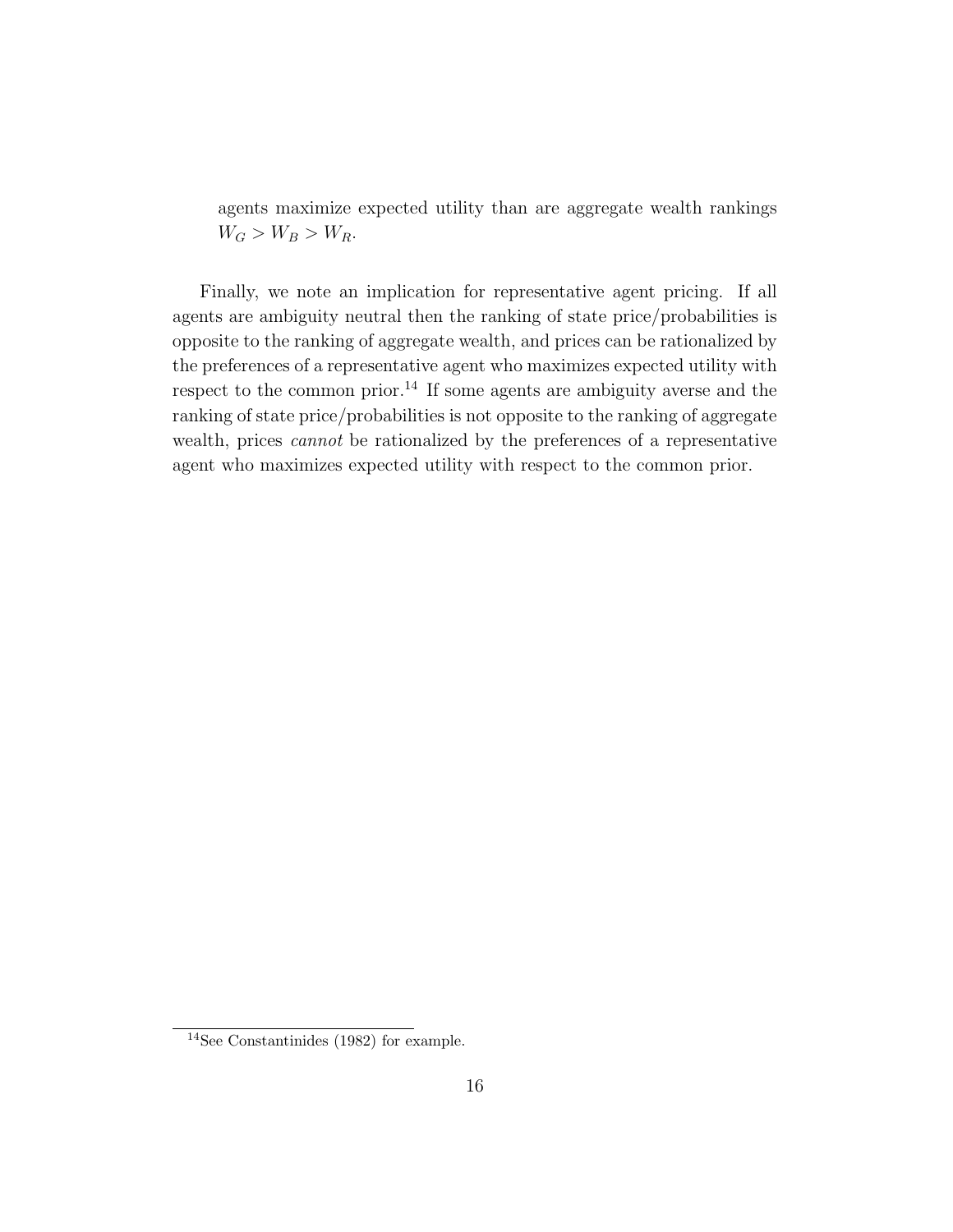### 3 Experimental Design

The following is a brief description of our experimental design and of the parameters for each of the ten experimental sessions.

Each experimental session consisted of a sequence of eight *trading periods*, of fixed and announced length. At the beginning of each trading period, subjects were endowed with securities and cash.<sup>15</sup> During each trading period, markets were open and subjects were free to trade securities, using cash as the means of exchange. At the end of the trading period, markets closed, the state of the world was revealed, and security dividends were paid. Dividends of end-of-period holdings of securities and cash constituted a subject's period earnings, but actual payments were only made at the end of the experiment.<sup>16</sup> (Thus earnings in each period did not affect endowments in future periods.) At the end of the experimental session, the cumulated period earnings were paid out to the subject, together with a sign-up reward.

Two kinds of securities, bonds and stocks, were traded. Bonds paid a fixed dividend of \$0.50. Stocks paid a random dividend, depending on the state of the world: the Red (respectively Green, Blue) security paid \$0.50 if the state was revealed to be Red (respectively Green, Blue) and nothing otherwise. Subjects were allowed to short-sell stocks and bonds, as long as they did not take positions that could result in losses of more than \$2.00.<sup>17</sup>

<sup>&</sup>lt;sup>15</sup>In some sessions, cash and security payoffs were denominated in US dollars; in other sessions, cash and security payoffs were denominated in a fictitious currency called francs; at the end of the session, francs were converted to dollars at a pre-announced rate. The results do not appear to depend on the denomination of payoffs.

<sup>&</sup>lt;sup>16</sup>In some sessions, some subjects were given a loan of cash which they were required to repay from end-of-period proceeds; in other sessions, subjects received a negative endowment of bonds — a loan, in a different guise. Here we report loans as negative endowments of bonds.

<sup>&</sup>lt;sup>17</sup>In the early sessions, we imposed this limit *ex post*, by barring subjects with more than \$2.00 losses from trading in future periods. In later sessions we employed software that checked pending orders against a bankruptcy rule: wealth was computed in all possible states, assuming that all orders within 20% of the best bid or ask were executed; if losses were larger than \$2.00, the pending order was rejected.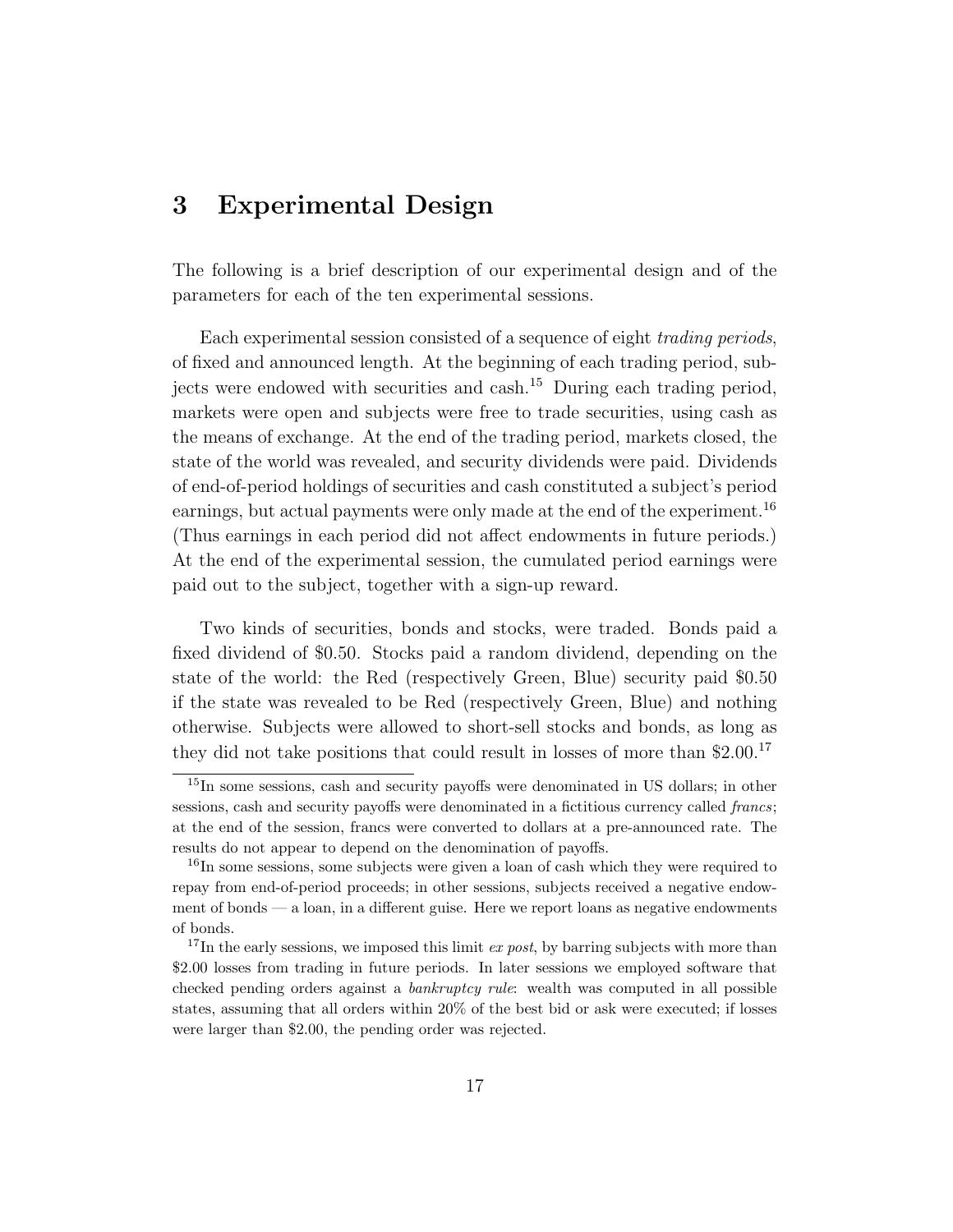Trading took place over an electronic market organized as a continuous open-book double auction in which infra-marginal orders remained displayed until executed or canceled.<sup>18</sup>

The state of the world was determined by a draw from an urn. Initially, the urn contained 18 balls, of which 6 were Red and the others were either Green or Blue. In some sessions, subjects were told the entire composition of the urn, so the environment was one of pure risk; in other experiments subjects were told only the total number of balls and the number of Red balls, so the environment involved both risk and ambiguity. Balls were drawn without replacement, so both the total number of balls in the urn and the number of balls of each color (and hence the proportion of balls of each color) changed during the course of the experimental sessions.

Sessions typically lasted 2.5 hours and began with two practice periods.<sup>19</sup> Subject earnings ranged from \$0 to \$125, with an average of approximately \$50.

We conducted experimental sessions distinguished by the endowment distribution, the urn composition, and the ambiguity/risk environment. As discussed in Subsection 2.3, endowment distributions were chosen so that reversals in the ranking of state price/probabilities were more or less likely:  $PRR =$  possible (more likely) rank reversals;  $NRR =$  no (less likely) rank reversals. For each of the two choices of endowment distributions we conducted experimental sessions with three different urn compositions (A, B,

<sup>&</sup>lt;sup>18</sup>Three different interfaces were used: (i) Marketscape (developed in Charles Plott's lab), in which quantities and prices had to be entered manually; (ii)  $eTradeLab$  (developed by Tihomir Asparouhov) in which market orders (orders that executed immediately at the best available price) could be entered by clicking only, (iii) jMarkets (developed at Caltech, and available as open source software at http://jmarkets.ssel.caltech.edu) in which all orders were submitted by point-and-click. The results do not appear to depend on the interface used.

<sup>19</sup>In some experiments subjects were paid in practice periods and in some experiments subjects were not paid in practice periods, but in neither case are the results from practice periods recorded in the data. The results do not appear to depend on payments in practice periods.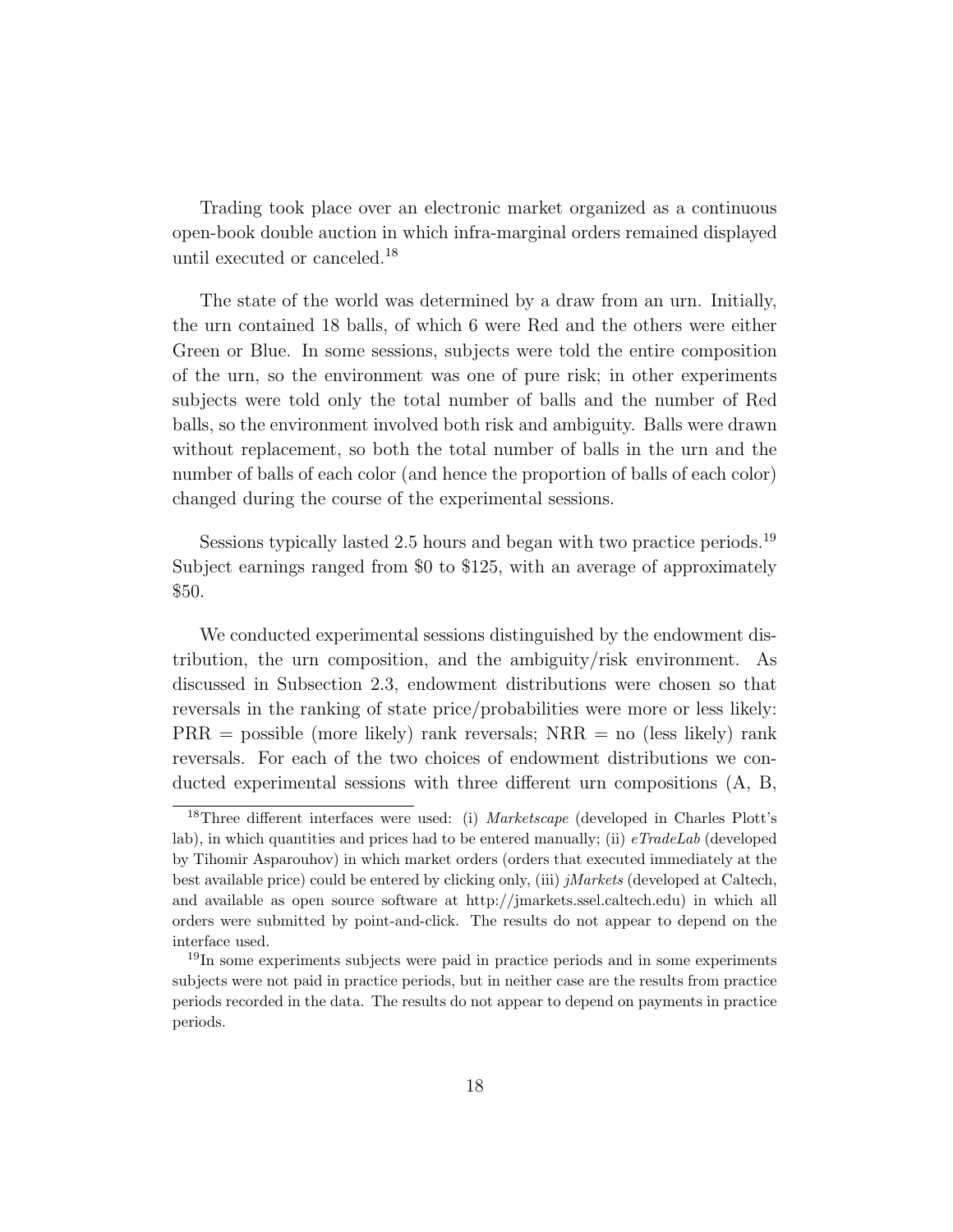C). Finally, for four of the sessions (corresponding to four vectors of endowment distributions/urn compositions), we repeated the session with different subjects but with the *same* endowment distributions, the same urn compositions and the *same* sequence of draws from the urn — but we *announced* the true composition of the urn. Thus, we created four sets of paired sessions in which it is possible to compare outcomes in environments with ambiguity and environments with pure risk. For convenience, we identify each of the ten experiments by the endowment distribution, urn composition and ambiguity/risk treatment; eg., (NRR, B, Risk). For the various sessions, Table 1 shows the security endowments for each subject type, Table 2 shows the corresponding wealth distributions, Table 3 shows the number of subjects of each type, and Table 4 shows the fraction of aggregate wealth in each of the ambiguous states, computed from the endowments for each subject type and the number of subjects of each type. (The numbers shown are approximate, because they differ slightly according to the precise number of subjects of each type.) Finally, Table 5 shows the urn composition.

Subjects were told their own endowments but *not* the endowments of others or aggregate endowments. In particular, subjects had no way of knowing the ranking of wealth, and so could not distinguish between the treatments NRR and PRR.

Details of the last experimental session — the pure-risk replication of Treatment  $(NRR, B)$  — can be viewed on the experimental web site: http://clef.caltech.edu/exp/amb/start.htm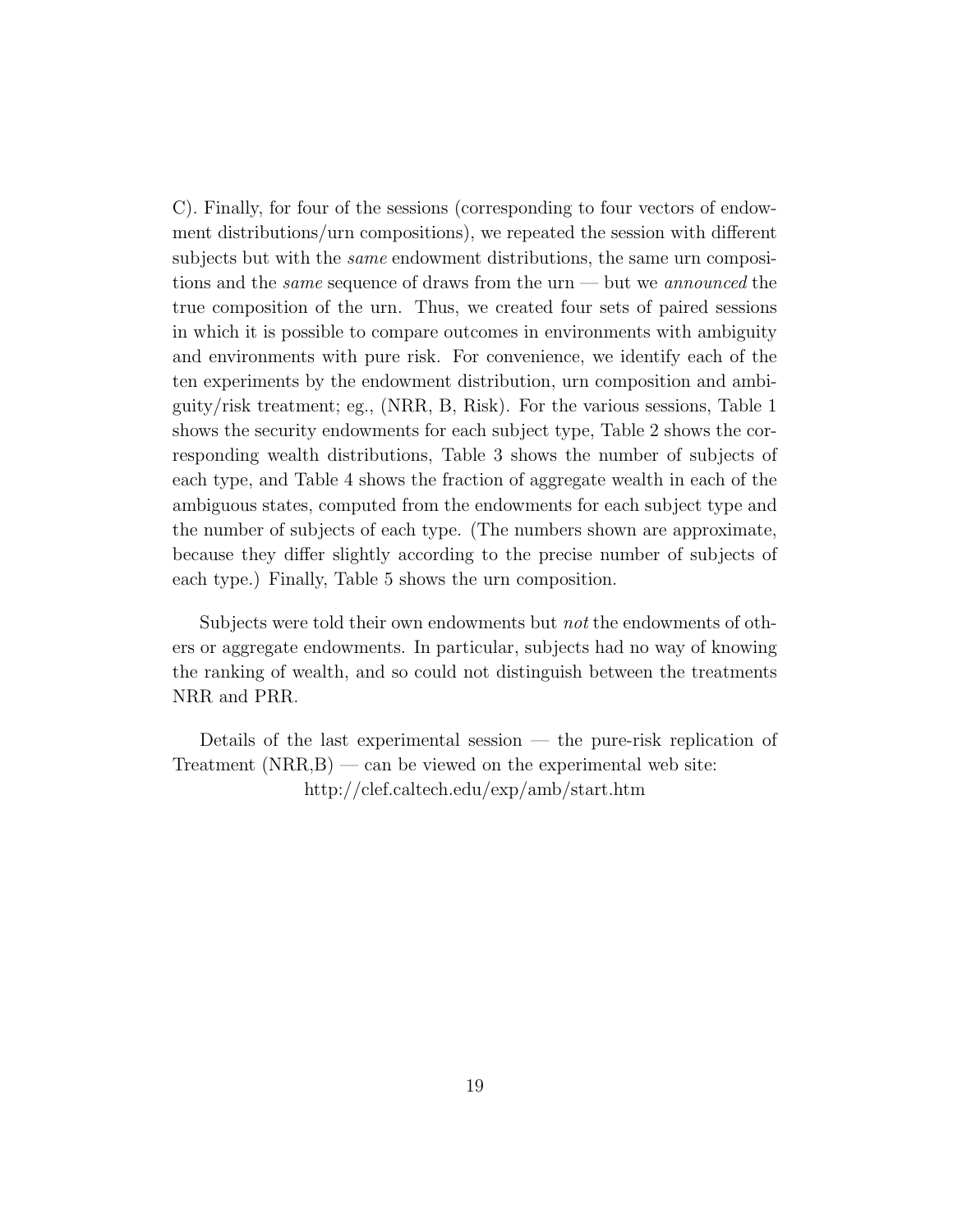| Experiment | Subject | Endowments   |    |   |                   |        |
|------------|---------|--------------|----|---|-------------------|--------|
| Type       | Type    |              |    |   | $R$ $G$ $B$ Notes | Cash   |
| NRR        |         |              | 28 | 0 |                   | \$2.00 |
|            | ij      | 20           | 12 | 0 | $-5$              | \$1.00 |
| NRR        |         | 3            | 12 | 0 |                   | \$1.20 |
|            | ij      | $\mathbf{0}$ |    | Q |                   | \$2.00 |

Table 1: Security Endowments

Table 2: Initial Wealth

| Experiment | Subject | Wealth |                        |           |
|------------|---------|--------|------------------------|-----------|
| Type       | Type    | R      | $\mathcal{C}^{\prime}$ | B         |
| <b>NRR</b> |         | \$2.00 | \$16.00                | \$2.00    |
|            | ij      | \$8.50 | \$4.50                 | $-\$1.50$ |
| PRR        |         | \$2.70 | \$7.20                 | \$1.20    |
|            | ii      | \$0.00 | \$2.00                 | \$6.50    |

Table 3: Number of Subjects of Each Type

| Experiment | Experiment    | Risk     | Ambiguity |
|------------|---------------|----------|-----------|
| Type       |               |          |           |
| <b>NRR</b> | А             | (15,14)  | (15,14)   |
|            | В             | (15, 14) | (15, 14)  |
|            | $\mathcal{C}$ |          | (13, 13)  |
| <b>PRR</b> | А             | (15,14)  | (13, 13)  |
|            | В             | (12,12)  | (12,12)   |
|            |               |          | (15, 14)  |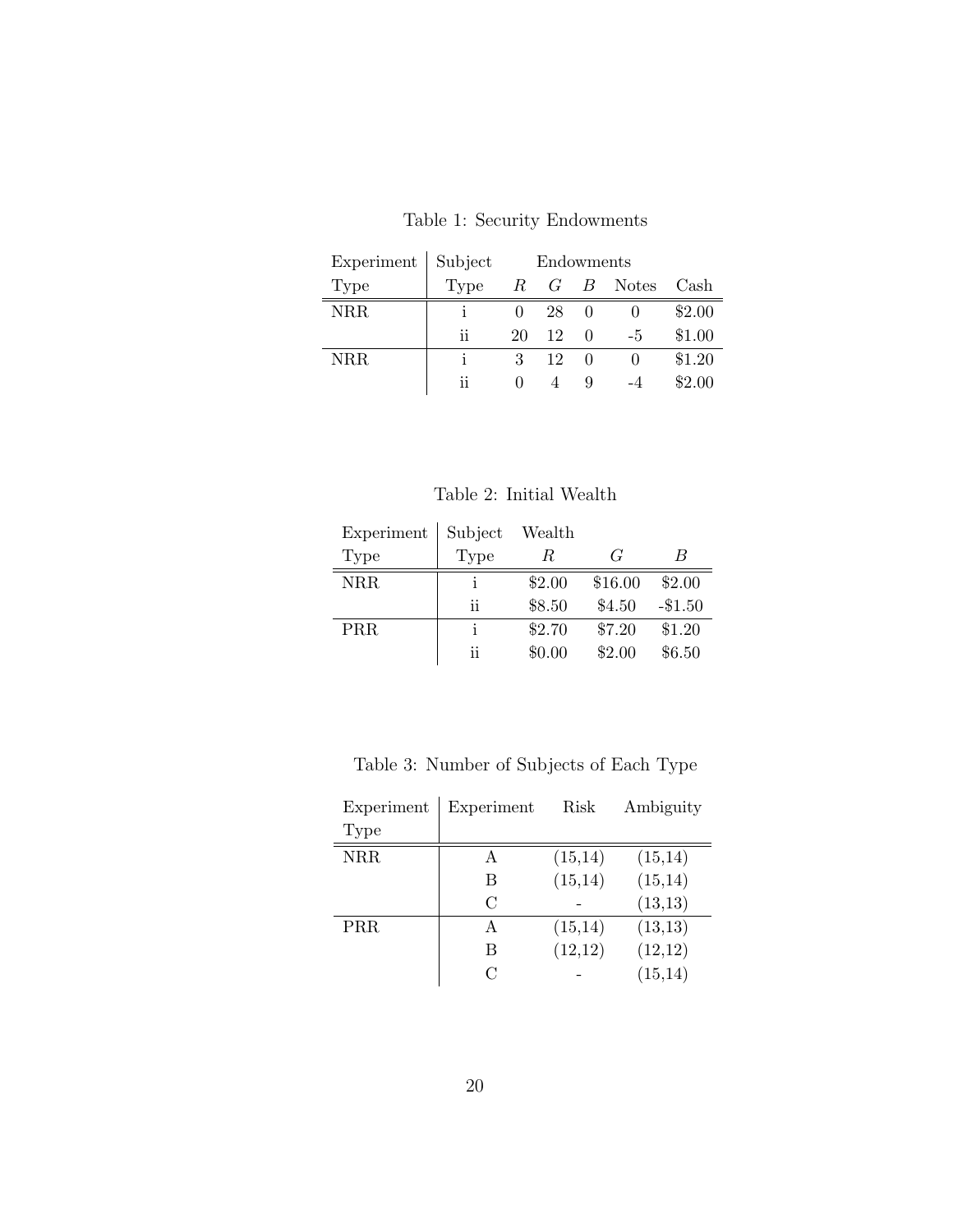|      | Experiment $W_G/(W_G+W_B)$ $W_B/(W_G+W_B)$ |      |
|------|--------------------------------------------|------|
| Type |                                            |      |
| NRR. | 0.98                                       | 0.02 |
| PRR. | 0.63                                       | 0.37 |

Table 4: Aggregate Wealth Distribution in the Ambiguous States (Approximate)

Table 5: Initial Composition of Urn

| Experiment | Experiment    | Urn |   |   |
|------------|---------------|-----|---|---|
| Type       |               | R   | G | B |
| <b>NRR</b> | A             | 9   | 3 | 6 |
|            | B             | 6   | 3 |   |
|            | $\mathcal{C}$ | 9   | 3 | 6 |
| PRR        | А             | 6   | 6 | 6 |
|            | B             | 6   | 6 | 6 |
|            | $\cap$        | 6   | 6 | ճ |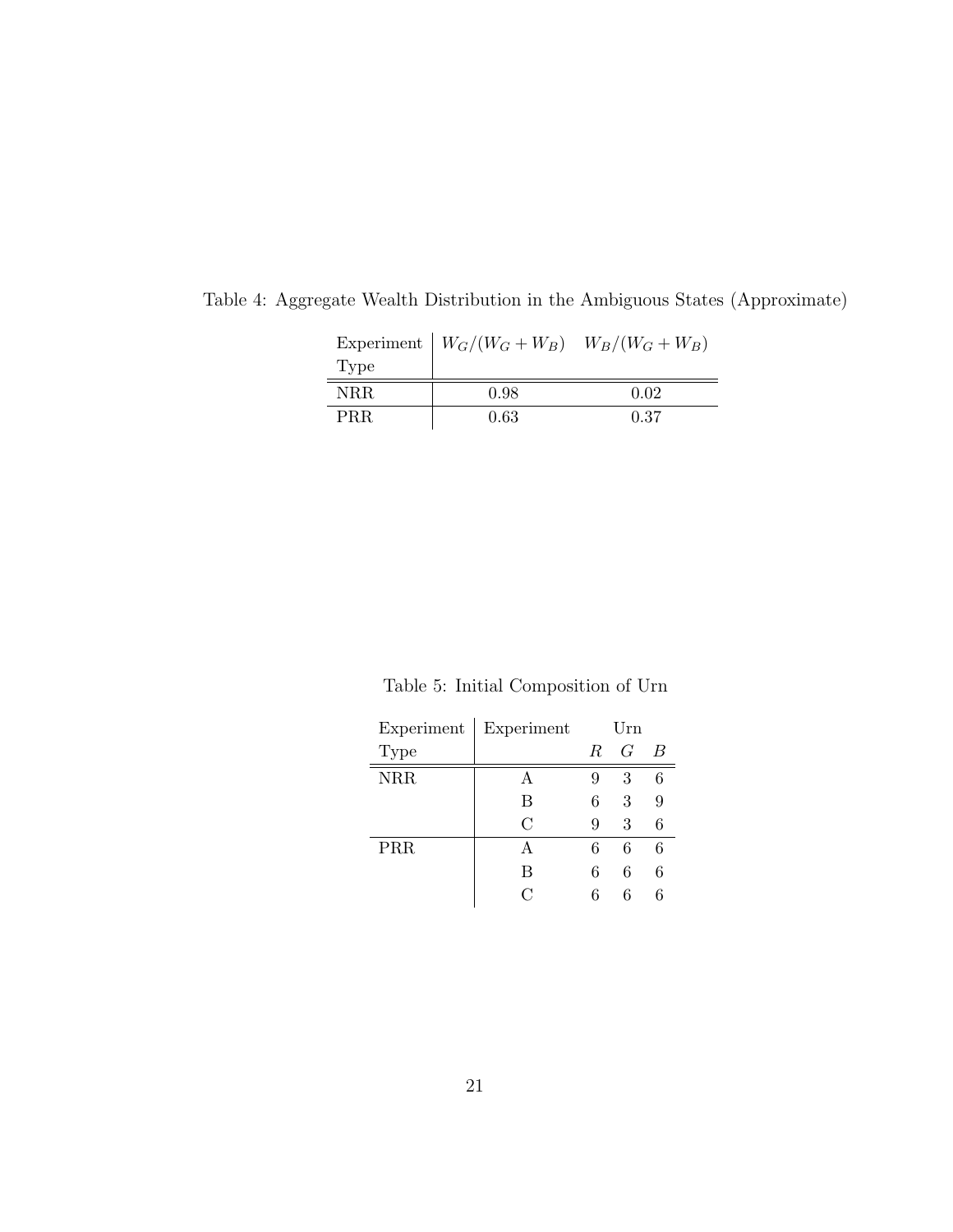### 4 Empirical Findings

In this Section we discuss the experimental data, first with regard to the cross-sections of security holdings and then with regard to the state securities' price/probability ratios. In the last Subsection, we discuss possible correlation between risk aversion and ambiguity aversion.

#### 4.1 End-of-period Wealth

Perhaps the clearest evidence of the existence and effect of ambiguity aversion is to be found in the cross-sectional distribution of end-of-period wealth. Perhaps the clearest and most striking way to see the effect is to compare end-of-period wealth in the four paired risk/ambiguity treatments: (NRR, A, Risk) and (NRR, A, Ambiguity); (NRR, B, Risk) and (NRR, B, Ambiguity); (PRR, A, Risk) and (PRR, A, Ambiguity); (PRR, B, Risk) and (NRR, B, Ambiguity).

These comparisons are presented as histograms in Figures 2 and 3. In each Figure, the top two panels provide the results for the Risk treatments (left: configuration A; right: configuration B) and the lower panels provide the results for the corresponding Ambiguity treatments. In each of the four Risk treatments, the observed distribution of  $w_G/(w_G + w_B)$  (individual wealth in the Green state as a proportion of individual wealth in the two ambiguous states) is nearly uni-modal, and very consistent with the market wealth ratios  $W_G/(W_G + W_B)$  (which are approximately .98 in the NRR treatments and .63 in the PRR treatments). However, in the four Ambiguity treatments the modes have shifted to .50, apparently reflecting choices of ambiguity-averse subjects. Moreover, the distributions have significantly bigger right tails, reflecting the compensating choices of ambiguity-tolerant subjects.

For the profiles (NRR, C, Ambiguity) and (PRR, C, Ambiguity) we have no corresponding paired Risk treatments. However, as Figure 4 shows, the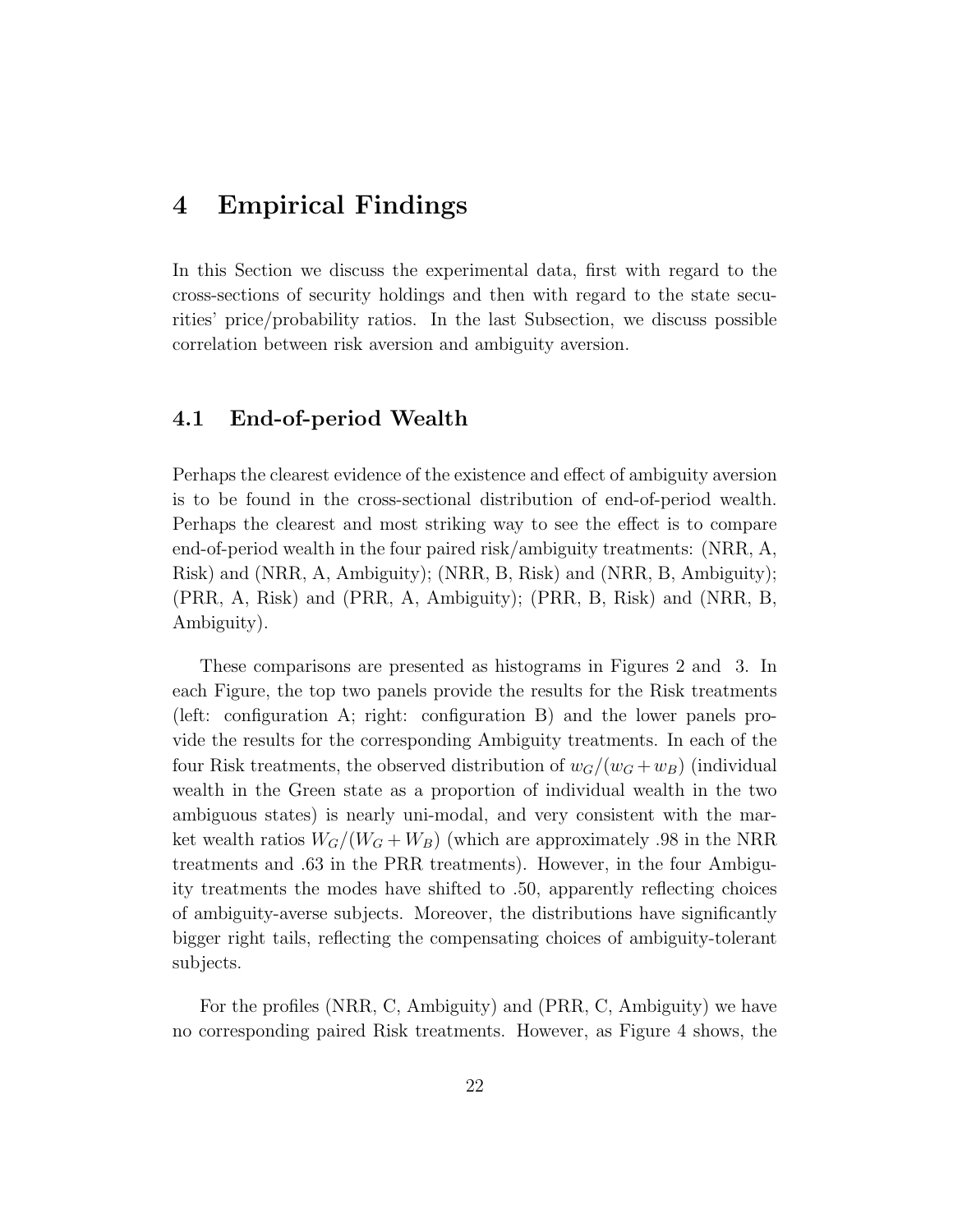distributions of end-of-period wealth are entirely consistent with theory, with the mode at .50 and heavy right tails.



Figure 2: Histograms of final wealth in state  $G$  as a proportion of final wealth in states G and B, NRR treatment. Top panels: pure-risk treatment (left: A; right: B); bottom panels: corresponding ambiguity treatment.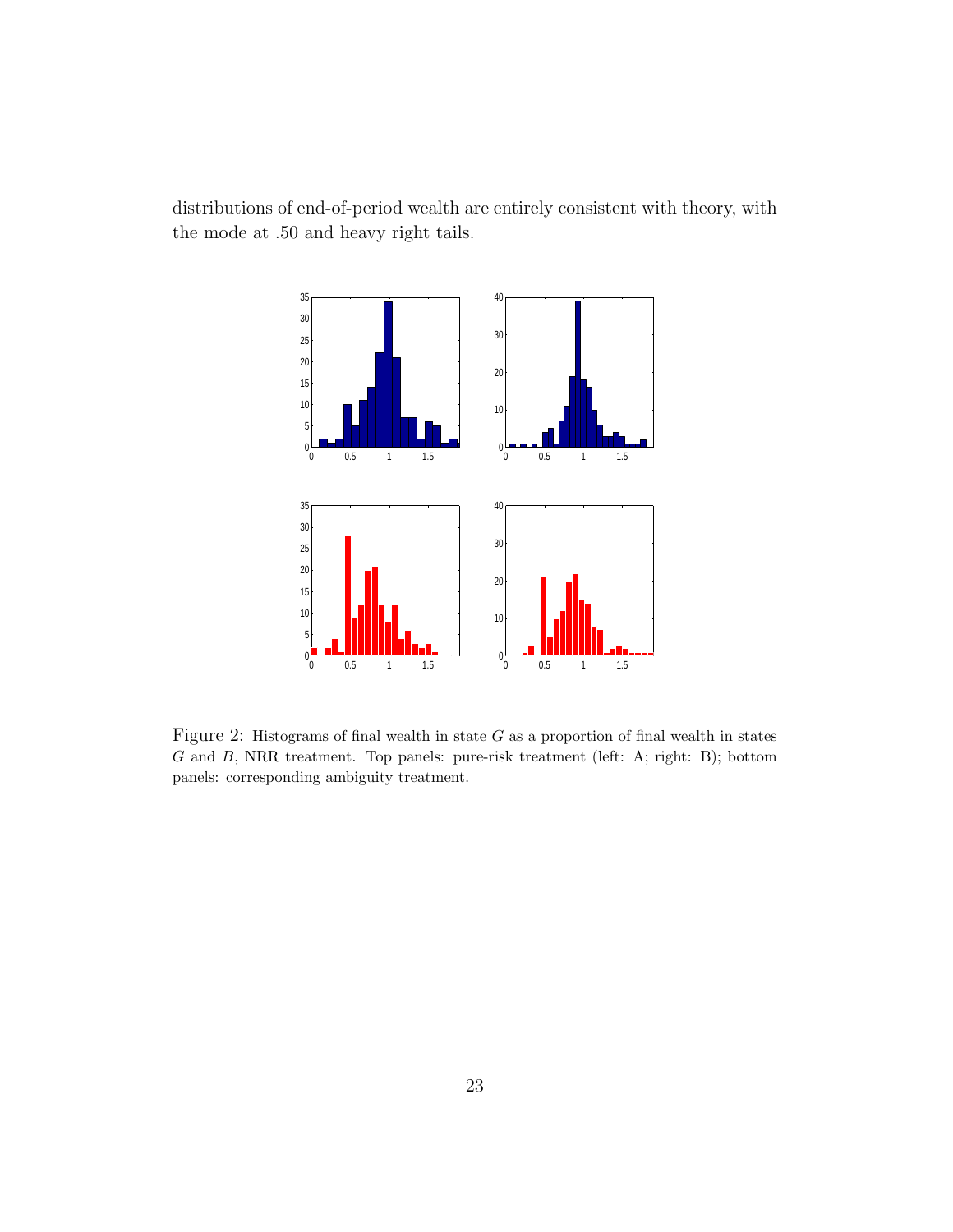

Figure 3: Histograms of final wealth in state  $G$  as a proportion of final wealth in states G and B, PRR treatment. Top panels: pure-risk treatment (left: A; right: B); bottom panels: corresponding ambiguity treatment.



Figure 4: Histograms of final wealth in state  $G$  as a proportion of final wealth in states G and B; (left: NRR treatment, right: PRR treatment).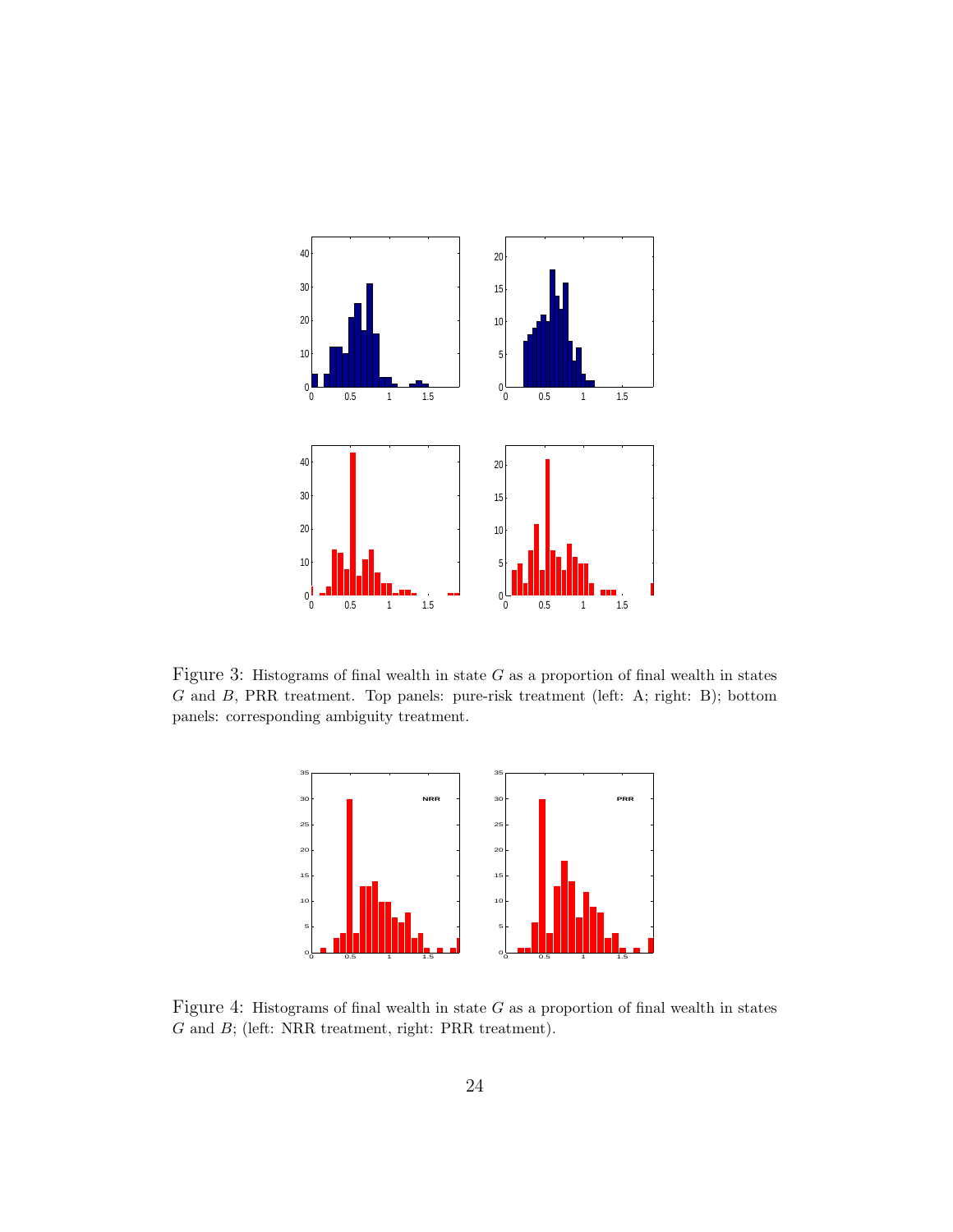#### 4.2 State Price/Probability Ratios

By definition, state price/probability ratios are the ratios of state prices to state probabilities. In the Risk treatments, the probabilities  $\pi_R, \pi_G, \pi_B$  are known, so state price/probability ratios are easily computed. However, in the Ambiguity treatments, only  $\pi_R$  is known, so it is not obvious which state probabilities to use in computing state price/probability ratios for the ambiguous states  $G, B$ . Here we follow the simplest approach and use uniform priors over the ambiguous states for the initial draw, updated by Bayes' Rule for subsequent draws. (Other choices are certainly possible, but would not yield uniformly better results; see Section 5 for discussion.)

We display pricing results in the form of empirical cumulative distribution functions (ECDFs), for several reasons. The first, and perhaps most important, reason is that ECDFs provide unbiased estimates, unaffected by time series considerations such as autocorrelation and conditional heteroscedasticity, of the probability that a state price/probability ratio exceeds any given level. That is, ECDFs provide unbiased answers to questions of the type

Is 
$$
Prob(p_R/\pi_R > 1) > Prob(p_B/\pi_B > 1)
$$
 ?

Because the Glivenko-Cantelli theorem implies that ECDFs converge uniformly to the true underlying distribution, focusing on ECDFs means that questions concerning first-order stochastic dominance such as

Is 
$$
Prob(p_R/\pi_R > a) > Prob(p_B/\pi_B > a)
$$
 for every  $a$ ?

are meaningful. The second reason is that we have no direct knowledge of subjects' actual attitudes towards risk and ambiguity, and so focus on ordinal comparisons. Finally, because markets go through lengthy adjustments — even in situations as simple as the present ones — many (perhaps most) transactions take place before markets "settle." (In fact, in some experiments, it is not clear that markets ever settled.)

As above, we focus on the paired Risk/Ambiguity treatments, as they allow us to make the sharpest comparisons.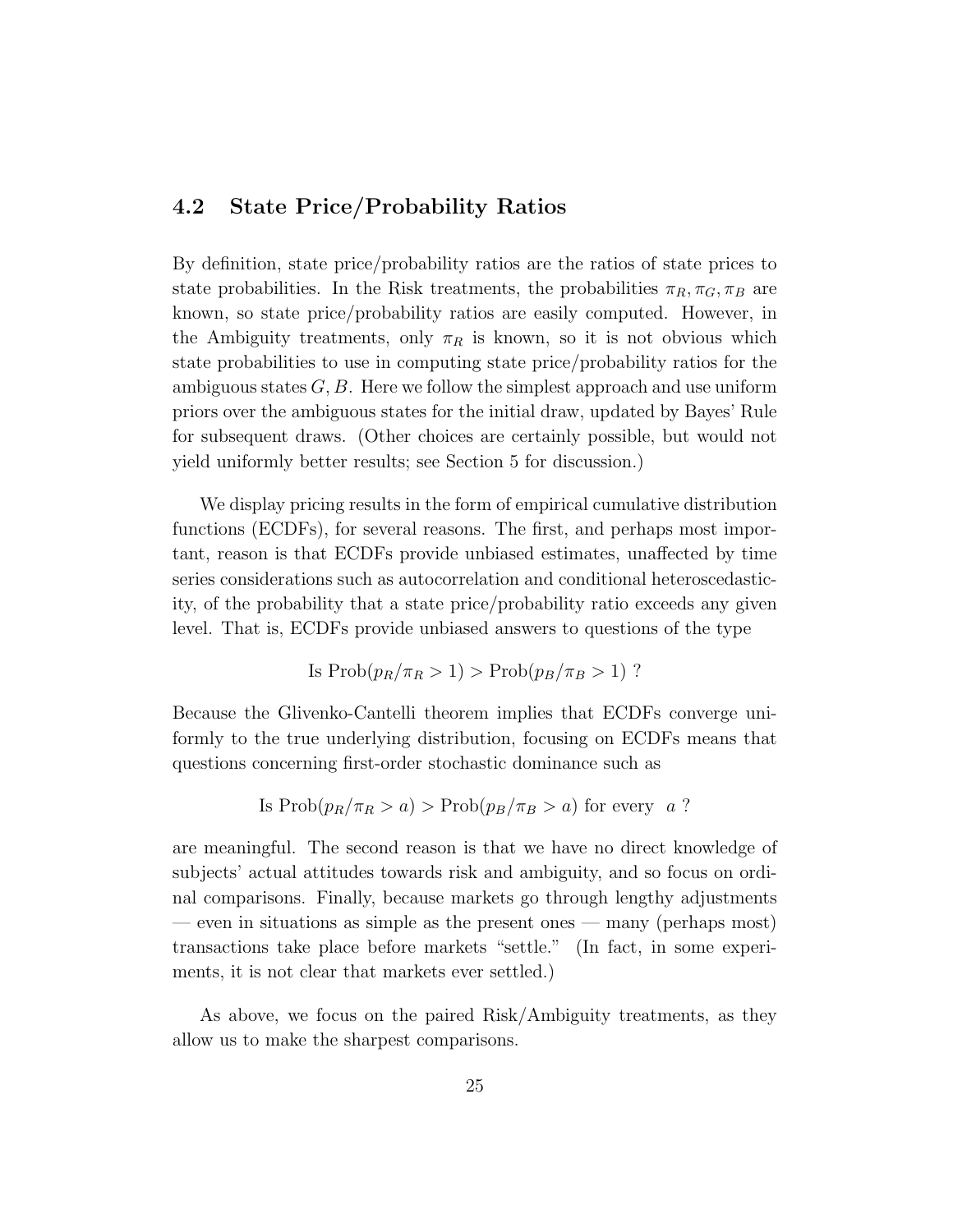First, consider the NRR treatment. By construction,  $W_G > W_R > W_B$ , so in the Risk treatment theory predicts  $p_B/\pi_B > p_R/\pi_R > p_G/\pi_G$ . Moreover, as the discussion in Subsection 2.3 suggests, we predict that the same ordering should be most likely in the Ambiguity treatment as well. As Figure 5 shows, this is what we see in the data. (The top panels of Figure 5 display ECDFs for the NRR Risk treatments and the bottom panels display ECDFs for the corresponding NRR Ambiguity experiments.) In both cases, the state price/probability ratio for B stochastically dominates the state price/probability ratio for R and the state price/probability ratio for R stochastically dominates the state price/probability ratio for G.



Figure 5: Empirical Distribution Functions (ECDFs) of state price/probability ratios, NRR treatment. Top panels: pure risk treatment (left: A; right: B); bottom panels: corresponding ambiguity treatment. Distribution with (green) arrows pointing to the left is for state  $G$ ; distribution with (blue) arrows pointing to the right is for state  $B$ ; distribution with (red) circles is for state  $R$ .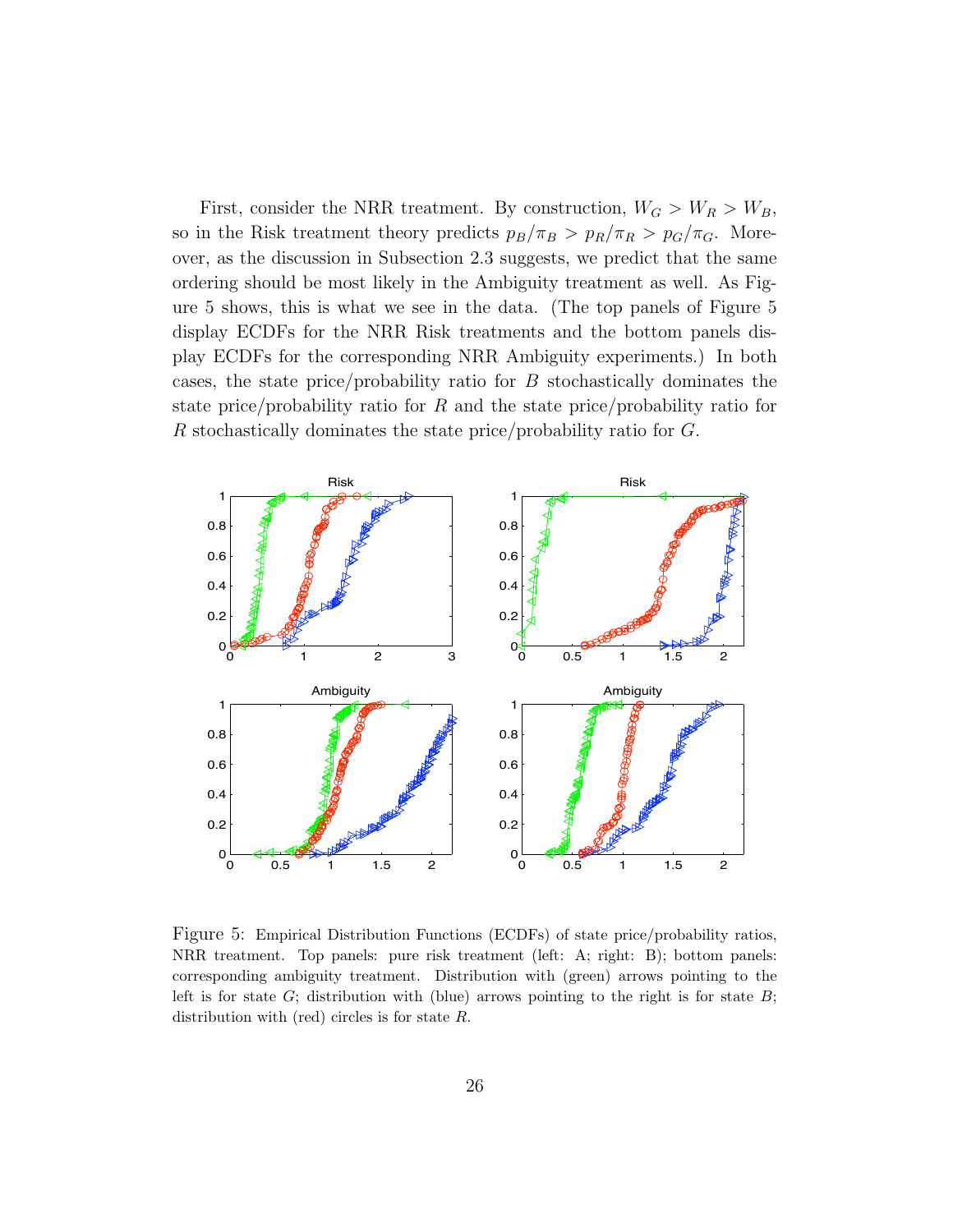Now consider the PRR treatment. By construction,  $W_G > W_B > W_R$ , so in the Risk treatment theory predicts  $p_R/\pi_R > p_B/\pi_B > p_G/\pi_G$ . However, the discussion in Subsection 2.3 suggests that we may see a rank reversal, leading to the ordering  $p_B/\pi_B > p_R/\pi_R > p_G/\pi_G$ . As the left panels of Fig-



Figure 6: Empirical Distribution Functions (ECDFs) of state price/probability ratios, PRR treatment. Top panels: pure risk treatment (left: A; right: B); bottom panels: corresponding ambiguity treatment. Distribution with (green) arrows pointing to the left is for state  $G$ ; distribution with (blue) arrows pointing to the right is for state  $B$ ; distribution with (red) circles is for state  $R$ .

ure 6 show, for the A version this is pretty much what we see in the data. In the Risk treatment, the state price/probability ratio for R dominates the ratio for  $B$ , which in turn dominates the ratio for  $G$ ; in the Ambiguity treatment the state price/probability ratios for  $B$  and  $R$  dominate the state/price probability ratio for  $G$  and the ECDF for  $B$  is to the right of the ECDF for R most (although not all) of the time. In the  $(Risk, B)$  version, we see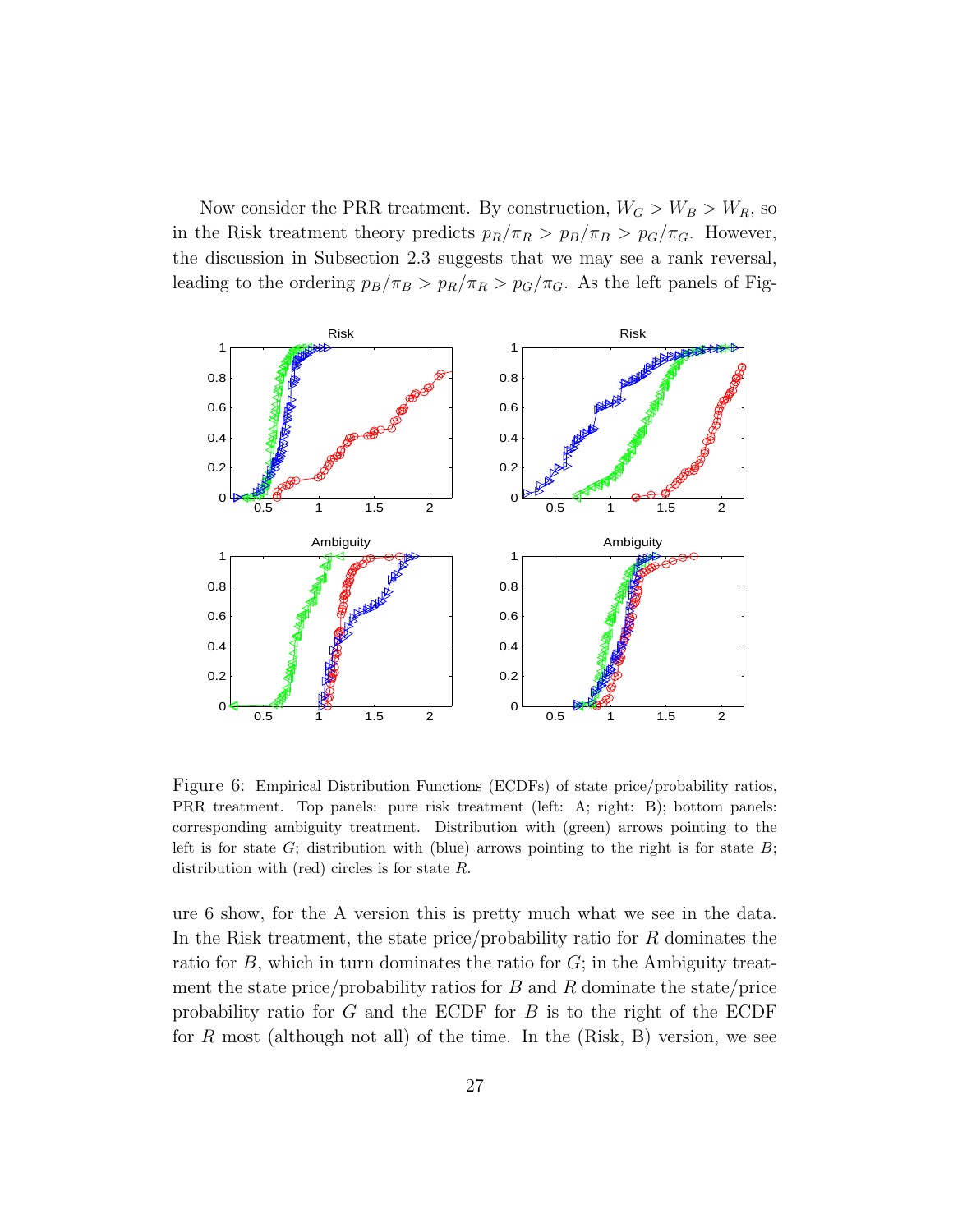anomalous rankings: the ECDF for  $B$  is to the left of the ECDF for  $G$  much of the time. Such violations have been observed before (Bossaerts & Plott, 2004) when, as happened here, an unusual sequence of draws occurred. In this case, B was drawn four times in six periods and G was never drawn at all. As a result, in later periods, subjects seemed to believe  $G$  was much more more likely to be drawn and B was much less likely to be drawn, driving  $p_G$ up and  $p_B$  down. In the corresponding Ambiguity treatment, the ECDF for B is shifted upward and very close to the ECDF for R and the ECDF of G is to the left of the ECDF for  $B$ ; the appreciation of  $p_B$  is consonant with what we would expect in the presence of ambiguity averse subjects.<sup>20</sup>



Figure 7: Empirical Distribution Functions (ECDFs) of state price/probability ratios. Left  $=$  (NRR, C, Ambiguity); Right  $=$  (PRR, C, Ambiguity). Distribution with (green) arrows pointing to the left is for state  $G$ ; distribution with (blue) arrows pointing to the right is for state  $B$ ; distribution with (red) circles is for state  $R$ .

The data for the final two sessions are shown in Figure 7. In the left panel, for which the configuration is (NRR, C, Ambiguity), we expect, and see, the rankings  $p_B/\pi_B > p_R/\pi_R > p_G/\pi_G$ , just as if probabilities were known. In the right panel, for which the configuration is (PRR, C, Ambiguity), the predicted rankings would be  $p_R/\pi_R > p_B/\pi_B > p_G/\pi_G$  if probabilities were known; in the actual data the rankings appear anomalous.

<sup>&</sup>lt;sup>20</sup>This kind of problem could be avoided by exercising some control over the sequence of draws — but then the draws would no longer be random.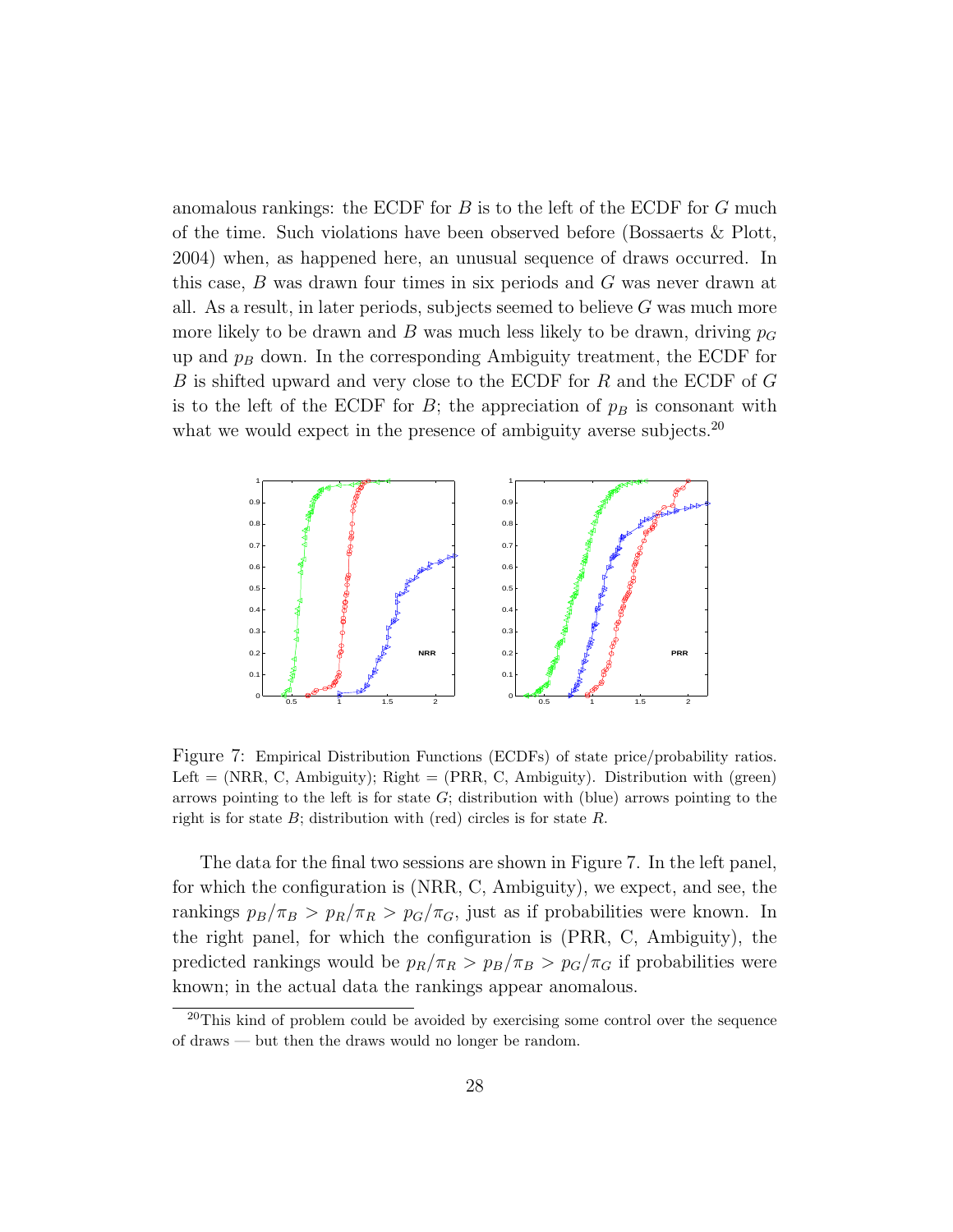In sum, the pricing effects from the introduction of ambiguity are consistent with the theoretical analysis of Section 2: rank changes in state price/probability ratios are observed only in the PRR treatment, when the security in shortest supply pays off in a risky, rather than ambiguous, state of the world.

#### 4.3 Risk Aversion and Ambiguity Aversion

In principle, there seems to be no reason why risk aversion (in our framework, concavity of the felicity function  $u$ ) and ambiguity aversion (in our framework, the coefficient  $\alpha$ ) need be coordinated. However, our experimental data suggests that they may in fact be positively correlated.

We compare the range of end-of-period wealth across all states — which is a measure of risk tolerance — with the range of end-of-period wealth across the ambiguous states — which is a measure of ambiguity tolerance. Figure 8 displays the results for all subjects and all periods in all the sessions what involved ambiguity. We see a significant positive correlation between risk tolerance (a wide range of end-of-period wealth in all states) and ambiguity tolerance (a wide range of end-of-period wealth in the ambiguous states).<sup>21</sup>

A significant positive correlation between ambiguity and risk aversion would have serious implications for asset pricing. It would suggest, for instance, a novel explanation of the value effect — the observation that securities in companies with high book-to-market values earn higher returns (equivalently, carry a higher risk premium) than securities in companies with low book-to-market values. Low book-to-market value suggests growth potential, and hence greater ambiguity about future performance. Hence securities with low book-to-market values should be held mostly by ambiguity tolerant agents, while securities with high book-to-market values should be held by a broader mix of investors. If ambiguity tolerant agents are also more risk tolerant, then they require a lower risk premium, so the return on

<sup>&</sup>lt;sup>21</sup>Our findings are consistent with at least one study in neuroscience (Hsu *et al*, 2005).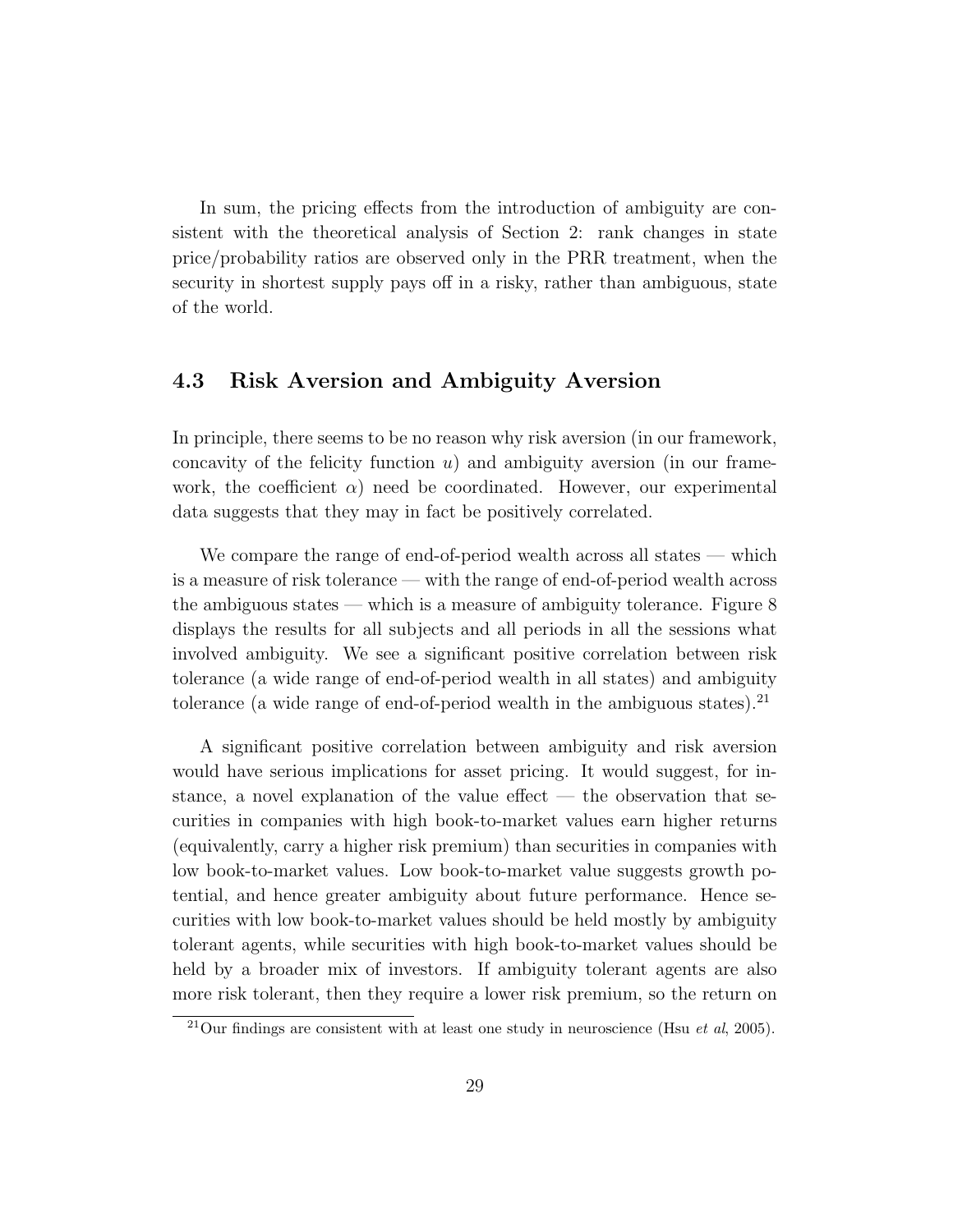

Figure 8: Plot of difference from 0.5 of wealth allocated to state  $g$  as a proportion of final wealth in states  $g$  and  $b$  (the ambiguous states), against range of wealth allocated across all states; all periods in all experiments with ambiguous states.

securities with low book-to-market values (growth stocks) should be lower than the return on securities with high book-to-market values (value stocks).

Correlation between ambiguity and risk aversion might also be relevant for regulation (Easley & O'Hara, 2005).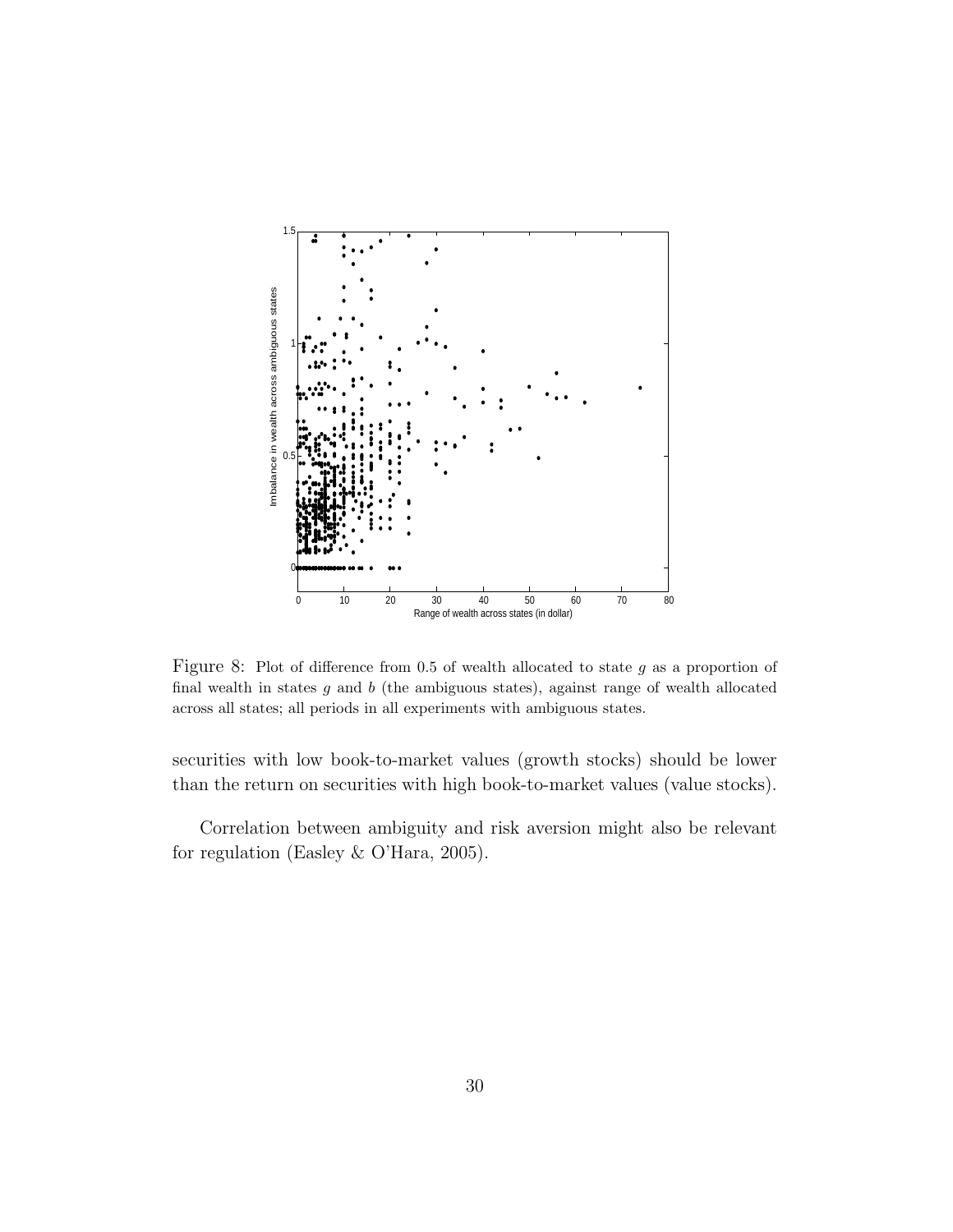### 5 Discussion

There are two issues that deserve more discussion. The first concerns alternative explanations for choice and price patterns, and in particular, whether (heterogeneous) ambiguity aversion is really required to explain the experimental data. The second concerns our choice to use a "uniform" probability on ambiguous states (more precisely, beginning with uniform priors on the ambiguous states and then using Bayesian updating) in calculating state price/probabilities.

As we have already noted, if risk attitudes are heterogeneous across the population but beliefs and ambiguity attitudes are homogeneous (and in particular if all agents are ambiguity neutral), then pricing can be rationalized by the existence of a representative agent who shares the common beliefs and whose utility function is state-independent. The pricing data in the NRR treatments do not contradict the existence of such a representative agent. Matters are less clear for the PRR treatments because it is not obvious what probabilities to use in computing state/price probability ratios. As discussed, when we assume a "uniform" prior we sometimes observe ECDFs for state price/probabilities that are *inconsistent* with the existence of a representative agent. For each given experimental session, it does seem possible to find some priors for which the ECDFs are consistent with the existence of a representative agent. (Indeed, it is not clear that any data from a single experimental session could ever be inconsistent with the existence of a representative agent with an appropriately chosen prior probability.) But it does not seem possible to find any set of priors that yields ECDFs for state price/probabilities that are consistent with the existence of a representative agent in all experimental sessions.

Leaving aside the obvious question of why we might observe *different* commonly held priors in experimental sessions in which the information given to subjects was the same, it is the patterns of final holdings that are most difficult or impossible to explain on the basis of heterogeneity in risk attitudes. As we have discussed, in each experimental session where probabilities of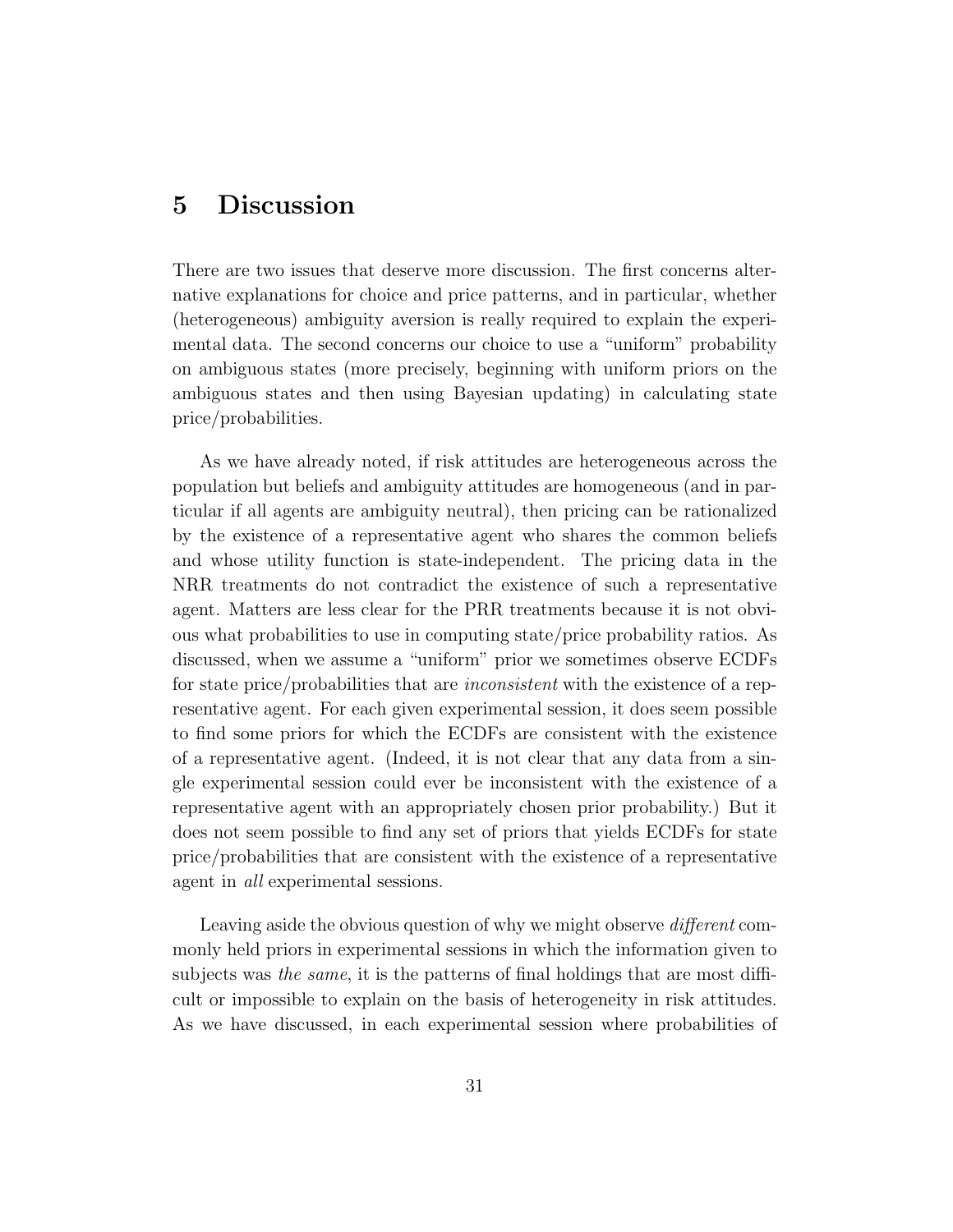the  $G, B$  states were not known, there was a sizable group of subjects who chose not to be exposed to ambiguity; i.e., subjects who chose  $w_G = w_B$ . This is the behavior that would be expected of (extremely) ambiguity averse agents. Heterogeneity in risk attitudes by itself cannot explain that, as it would imply that all agents' wealth should be comonotonic with the social wealth, a prediction that is hard to square the presence of so many subjects who choose equal wealth in the ambiguous states — especially in the NRR treatments, in which the social endowments  $W_G, W_B$  and prices  $p_G, p_B$  are far apart.

Alternatively, one might imagine that heterogeneity of prior beliefs (which seems especially natural in the context of unknown probabilities), might be enough to explain our observations. If all agents are good Savage Bayesians and so in particular maximize expected utility with respect to some prior, but hold different priors, should we expect to see prices and holdings like the ones we see in our experimental data? As the discussion above makes clear, the pricing data will be consistent with any model which admits a representative agent with some priors, and as we have noted earlier, it seems that we can always find such a representative agent and such priors. However, to believe that this is a satisfactory model, we would have to be prepared to believe that in the NRR treatments the subjects' priors are such that the representative agent has "uniform" priors, while in the PRR treatments the subjects' priors are such that the representative agent has priors different enough from "uniform" priors to yield the observed ranking of ECDFs despite the fact that subjects do not know the treatment.

Heterogeneity of prior beliefs is even less successful in explaining the experimental data on choice (whether or not a representative agent exists). As we observed in Section 2, an agent who maximizes subjective expected utility will choose equal wealth in the ambiguous states  $(w_G = w_B)$  only when the subjective state price/probability ratios of the two states are equal. It would seem to be a remarkable coincidence to observe in *every* experimental session a large group of subjects whose priors imply equal subjective state price/probability ratios for the ambiguous states and another large group of subjects whose priors imply quite different subjective state price/probability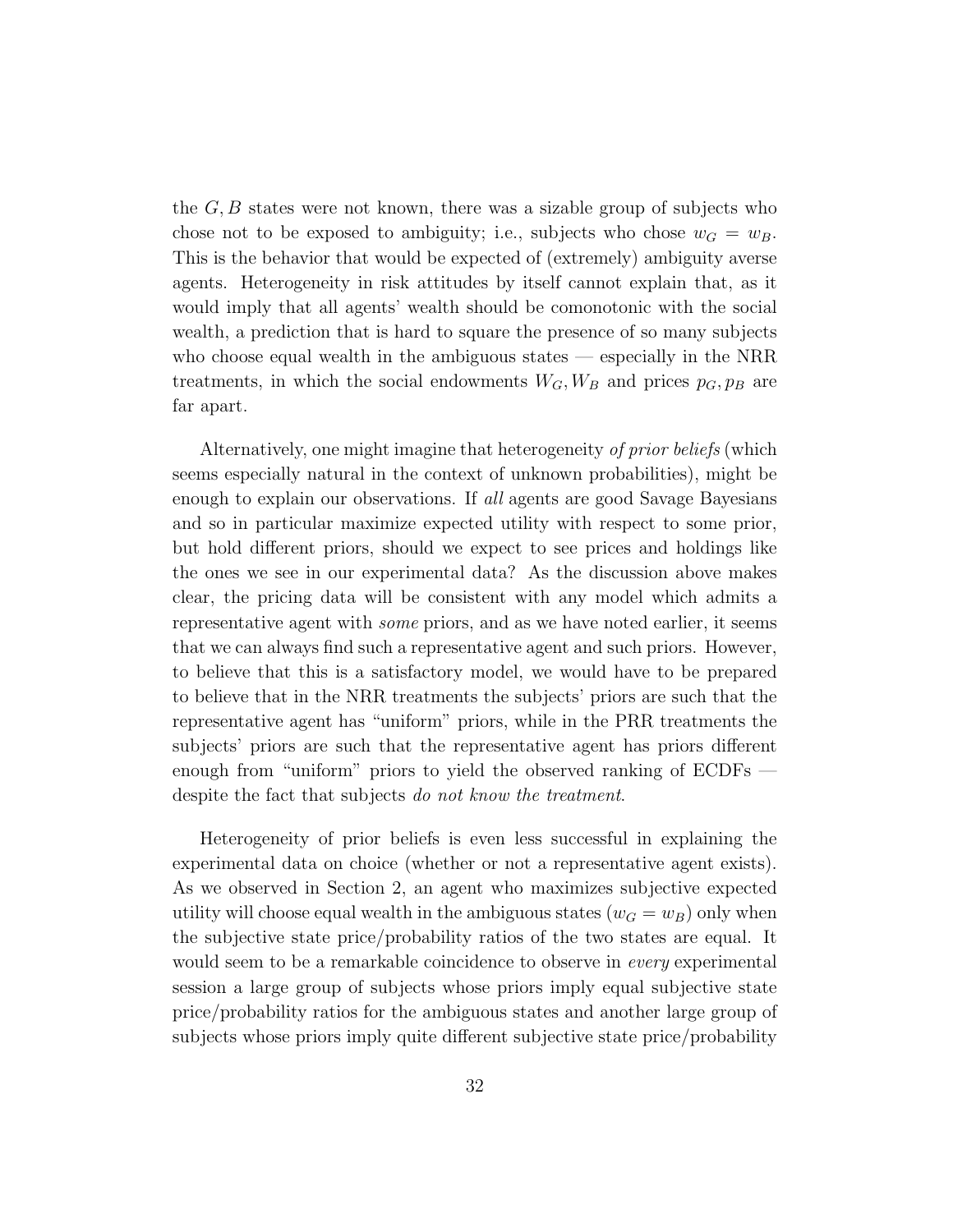ratios for the ambiguous states. However, because agents who are ambiguity averse will choose equal wealth in the ambiguous states for an open set of prices, this is exactly what we would expect to see in a world in which a significant fraction of agents are ambiguity averse and a significant fraction are ambiguity neutral.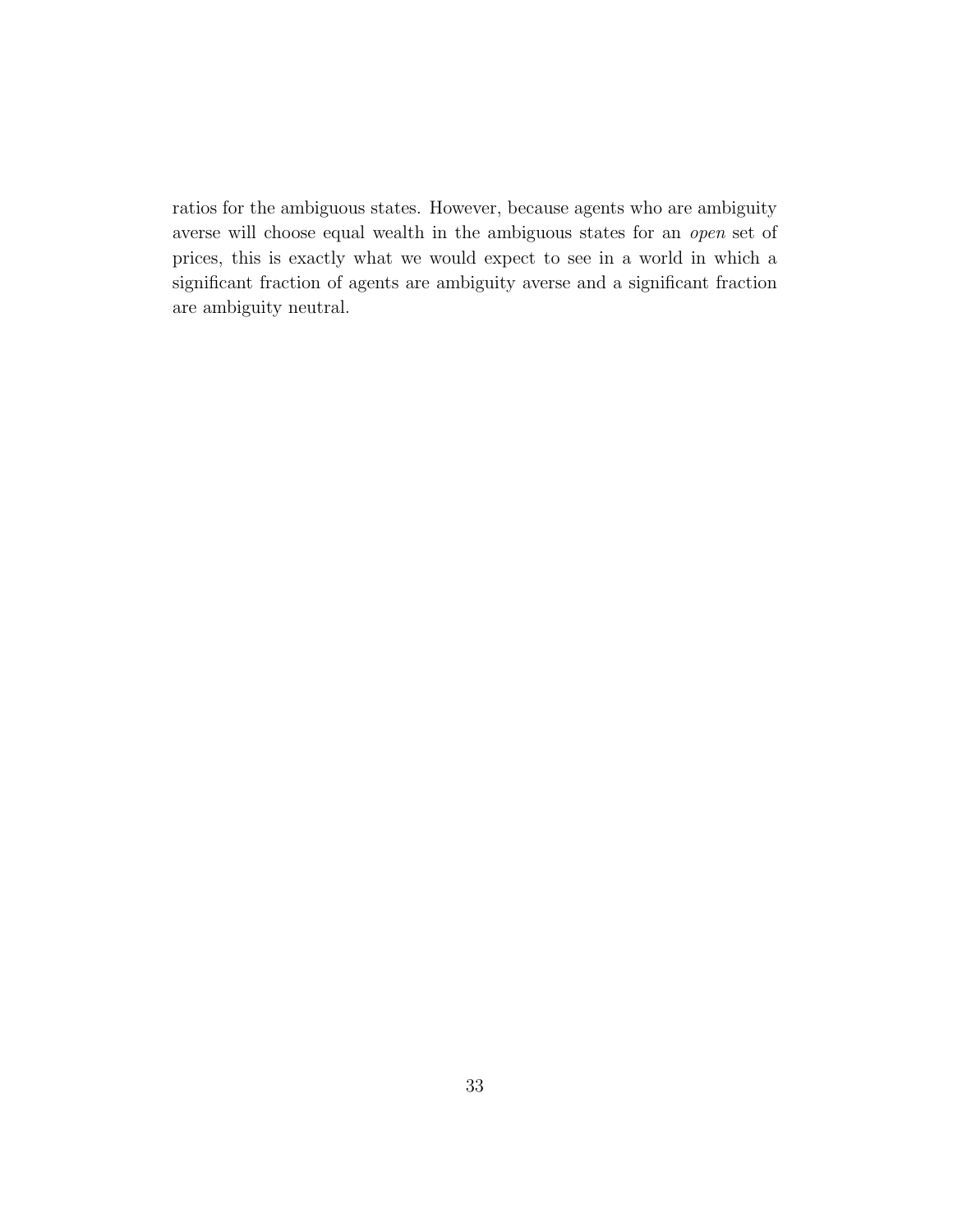## 6 Conclusion

The most important findings of this paper are that ambiguity aversion can be observed in competitive markets and that ambiguity aversion matters for portfolio choices and for prices. The predictions for portfolio choices seem quite robust and well-supported by the experimental data; the predictions for prices are less robust. This is a somewhat surprising state of affairs: much of asset pricing theory claims to make sharp predictions about prices but much less sharp predictions about portfolio choices. For a related discussion, see Bossaerts, Plott & Zame (2007).

Our theoretical and experimental findings contradict two apparently widespread and often-asserted beliefs. The first is that that prices reflect an average of the beliefs of all agents.<sup>22</sup> In our setting, agents who are sufficiently ambiguity averse choose not to be exposed to ambiguity, so their beliefs about ambiguous states are not reflected in prices. The second is that inframarginal agents have no effect on prices. In our setting, the ambiguity averse infra-marginal agents do not have a direct effect on the prices of ambiguous securities, but they do affect the amount of risk held by the ambiguity neutral marginal agents and hence have an indirect effect on prices.

 $22$ See Hirshleifer (2001) for instance.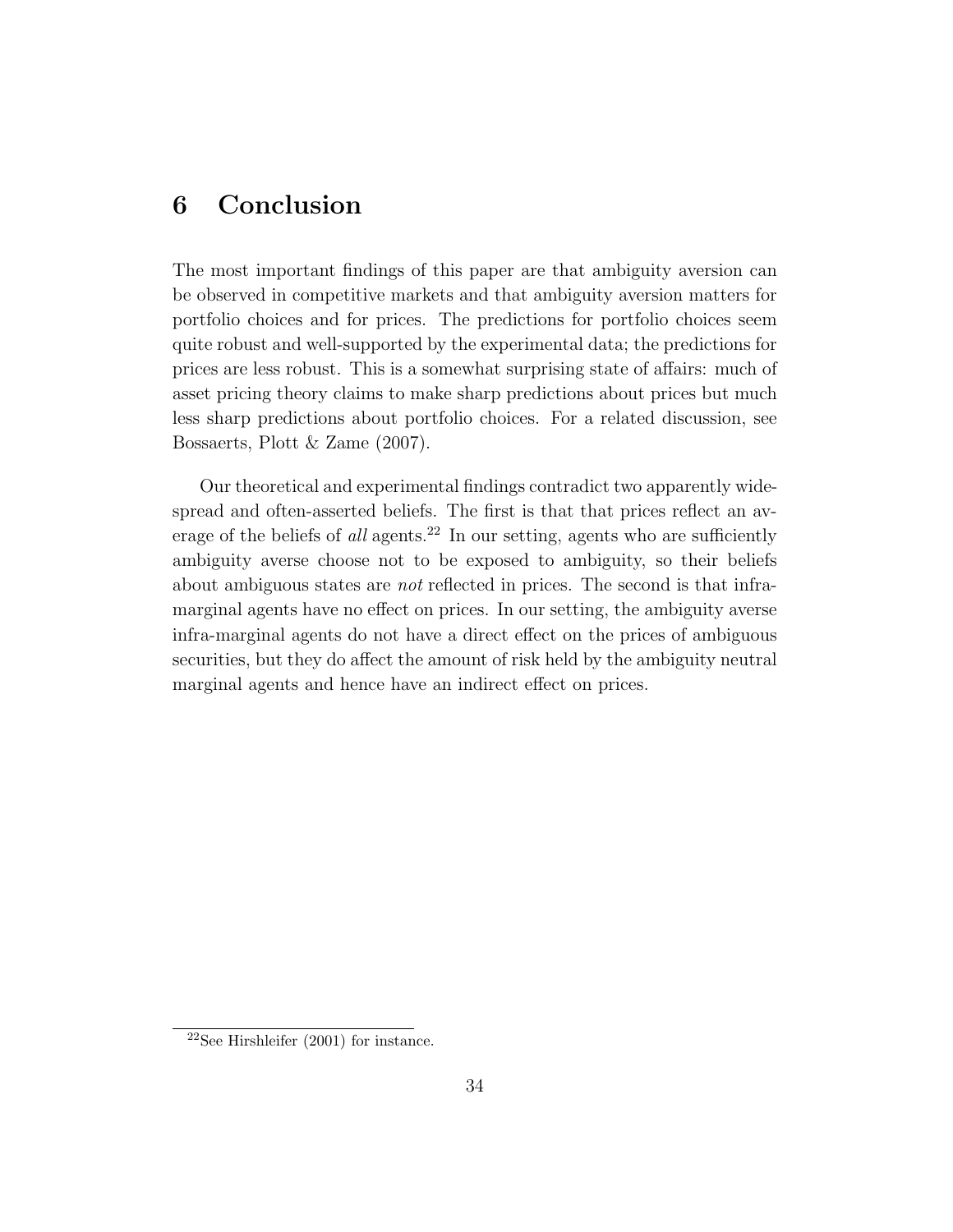### References

- Bossaerts, P. and C. Plott (2004): "Basic Principles of Asset Pricing Theory: Evidence from Large-Scale Experimental Financial Markets." Review of Finance 8, 135-169.
- Bossaerts, P., C. Plott and W. Zame (2007): "Prices and Portfolio Choices in Financial Markets: Theory, Econometrics, Experiment," Econometrica 75, 993-1038.
- Cagetti, M., Hansen, L., T. Sargent and N. Williams (2002): "Robustness and Pricing with Uncertain Growth." Review of Financial Studies 15, 363-404.
- Calvet, L. and Grandmont, J.M., and I. Lemaire (2002): "Aggregation of Heterogeneous Beliefs and Asset Pricing in Complete Financial Markets," Harvard University, working paper.
- Chapman, D. and V. Polkovnichenko (2005): "Heterogeneity in Preferences and Asset Market Outcomes," Carlson School of Management, University of Minnesota, working paper.
- Constantinides, G., "Intertemporal Asset Pricing with Heterogeneous Consumers and without Demand Aggregation," *Journal of Business* 55, 253-267.
- Dana, R.A. (2004): "Ambiguity, Uncertainty Aversion and Equilibrium Welfare." Economic Theory 23, 569-587.
- Easley, D. and M. O'Hara (2005): "Regulation and Return: The Role of Ambiguity," Johnson GSM, Cornell University, working paper.
- Ellsberg, D. (1961): "Risk, Ambiguity and the Savage Axioms." Quarterly Journal of Economics 75, 643-669.
- Epstein, L. and T. Wang (1994): "Intertemporal Asset Pricing Under Knightian Uncertainty." Econometrica 62, 283-322.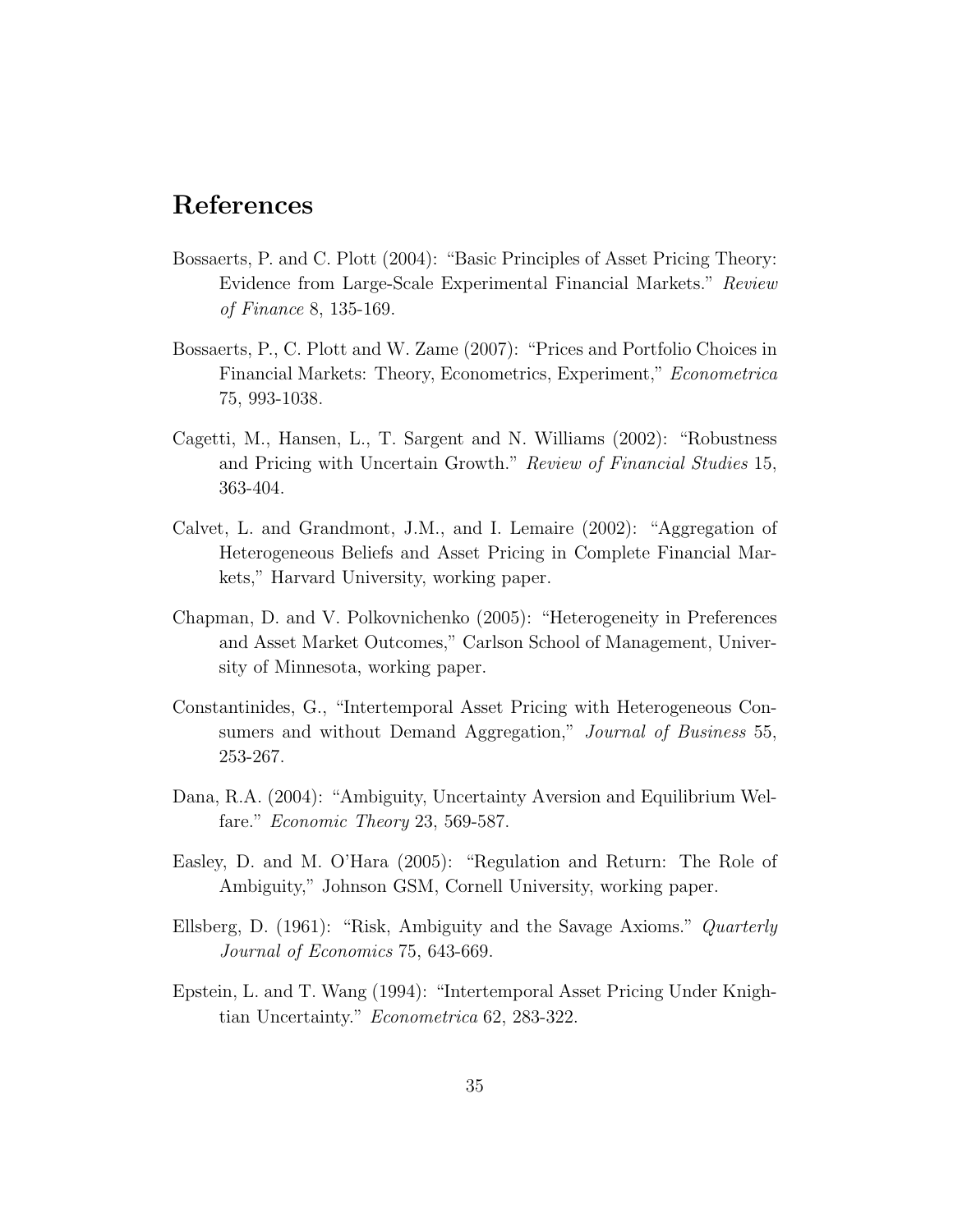- Epstein, L. and J. Miao (2003): "A Two-Person Dynamic Equilibrium Under Ambiguity." Journal of Economic Dynamics and Control 27, 1253- 1288.
- Fama, E. and K. French (1992): "The Cross-Section of Expected Stock Returns." Journal of Finance 47, 427-465.
- Fama, E. and K. French (1992): "Value versus Growth: The International Evidence." Journal of Finance 53, 1975-1999.
- Fehr, E. and J.R. Tyran (2005): "Individual Irrationality and Aggregate Outcomes," Journal of Economic Perspectives 19, 43-66.
- Ghirardato, P., F. Maccheroni and M. Marinacci (2004): "Differentiating Ambiguity and Ambiguity Attitude." *Journal of Economic Theory* 118, 133-173.
- Gilboa, I. and D. Schmeidler (1989): "Maxmin Expected Utility with a Non-Unique Prior." Journal of Mathematical Economics 18, 141-153.
- Gneezy, U., A. Kapteyn and J. Potters (2003): "Evaluation Periods and Asset Prices in a Market Experiment." Journal of Finance 58, 821-837.
- Hirshleifer, D. (2001): "Investor Psychology and Asset Pricing," *Journal of* Finance 56, 1533-1597.
- Hsu, M., M. Bhatt, R. Adolphs, D. Tranel and C. Camerer (2005): "Neural Systems Responding to Degrees of Uncertainty in Human Decision-Making," Science 310, 1680-1684.
- Jouini, E. and C. Napp (2006): "Consensus Consumer and Intertemporal Asset Pricing with Heterogeneous Beliefs." Review of Economic Studies, forthcoming.
- Kluger, B. and S. Wyatt (2004): "Are Judgment Errors Reflected in Market Prices and Allocations? Experimental Evidence Based on the Monty Hall Problem." Journal of Finance, forthcoming.